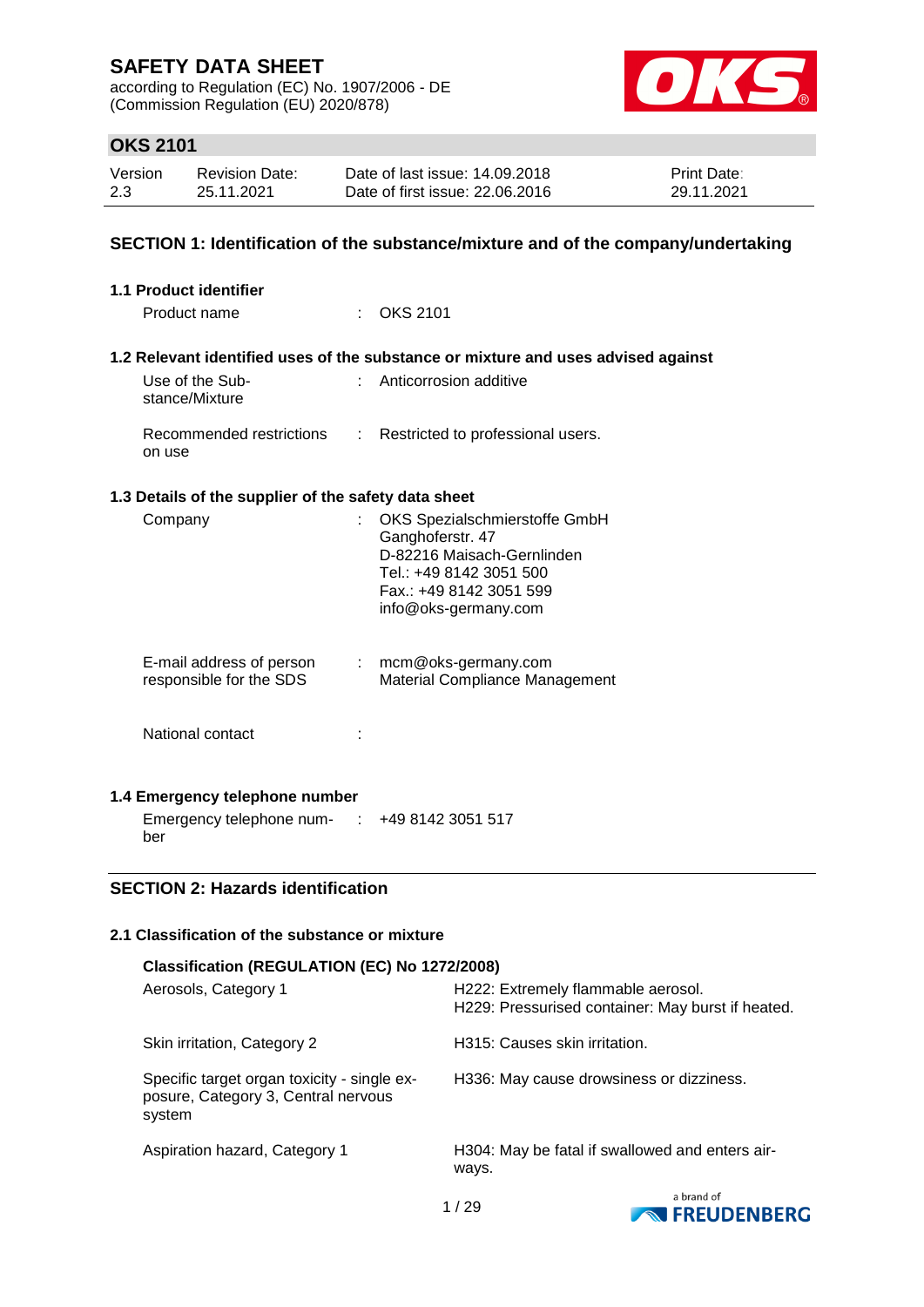according to Regulation (EC) No. 1907/2006 - DE (Commission Regulation (EU) 2020/878)



## **OKS 2101**

| Version | <b>Revision Date:</b> | Date of last issue: 14.09.2018  | <b>Print Date:</b> |
|---------|-----------------------|---------------------------------|--------------------|
| 2.3     | 25.11.2021            | Date of first issue: 22,06,2016 | 29.11.2021         |

Long-term (chronic) aquatic hazard, Category 2

H411: Toxic to aquatic life with long lasting effects.

#### **2.2 Label elements**

| Labelling (REGULATION (EC) No 1272/2008) |  |                                              |                                                                                                                                   |
|------------------------------------------|--|----------------------------------------------|-----------------------------------------------------------------------------------------------------------------------------------|
| Hazard pictograms                        |  |                                              |                                                                                                                                   |
| Signal word                              |  | Danger                                       |                                                                                                                                   |
| <b>Hazard statements</b>                 |  | H <sub>222</sub><br>H <sub>229</sub><br>H304 | Extremely flammable aerosol.<br>Pressurised container: May burst if heated.<br>May be fatal if swallowed and enters air-<br>ways. |
|                                          |  | H315                                         | Causes skin irritation.                                                                                                           |
|                                          |  | H336                                         | May cause drowsiness or dizziness.                                                                                                |
|                                          |  | H411                                         | Toxic to aquatic life with long lasting effects.                                                                                  |
| Precautionary statements                 |  | <b>Prevention:</b>                           |                                                                                                                                   |
|                                          |  | P <sub>210</sub>                             | Keep away from heat, hot surfaces, sparks,<br>open flames and other ignition sources. No<br>smoking.                              |
|                                          |  | P211                                         | Do not spray on an open flame or other<br>ignition source.                                                                        |
|                                          |  | P <sub>251</sub>                             | Do not pierce or burn, even after use.                                                                                            |
|                                          |  | P273                                         | Avoid release to the environment.                                                                                                 |
|                                          |  | <b>Response:</b>                             |                                                                                                                                   |
|                                          |  | $P301 + P310$                                | IF SWALLOWED: Immediately call a<br>POISON CENTER/ doctor.                                                                        |
|                                          |  | P331<br>P391                                 | Do NOT induce vomiting.<br>Collect spillage.                                                                                      |
|                                          |  | Storage:                                     |                                                                                                                                   |
|                                          |  | $PA10 + PA12$                                | Protect from sunlight. Do not expose to tem-                                                                                      |

P410 + P412 Protect from sunlight. Do not expose to temperatures exceeding 50 °C/ 122 °F.

#### **Hazardous components which must be listed on the label:**

pentane

Naphtha (petroleum), hydrotreated heavy; Low boiling point ydrogen treated naphtha

Hydrocarbons, C11-C12, isoalkanes, < 2% aromatics

Hydrocarbons, C6, isoalkanes, <5% n-hexane

#### **Additional Labelling**

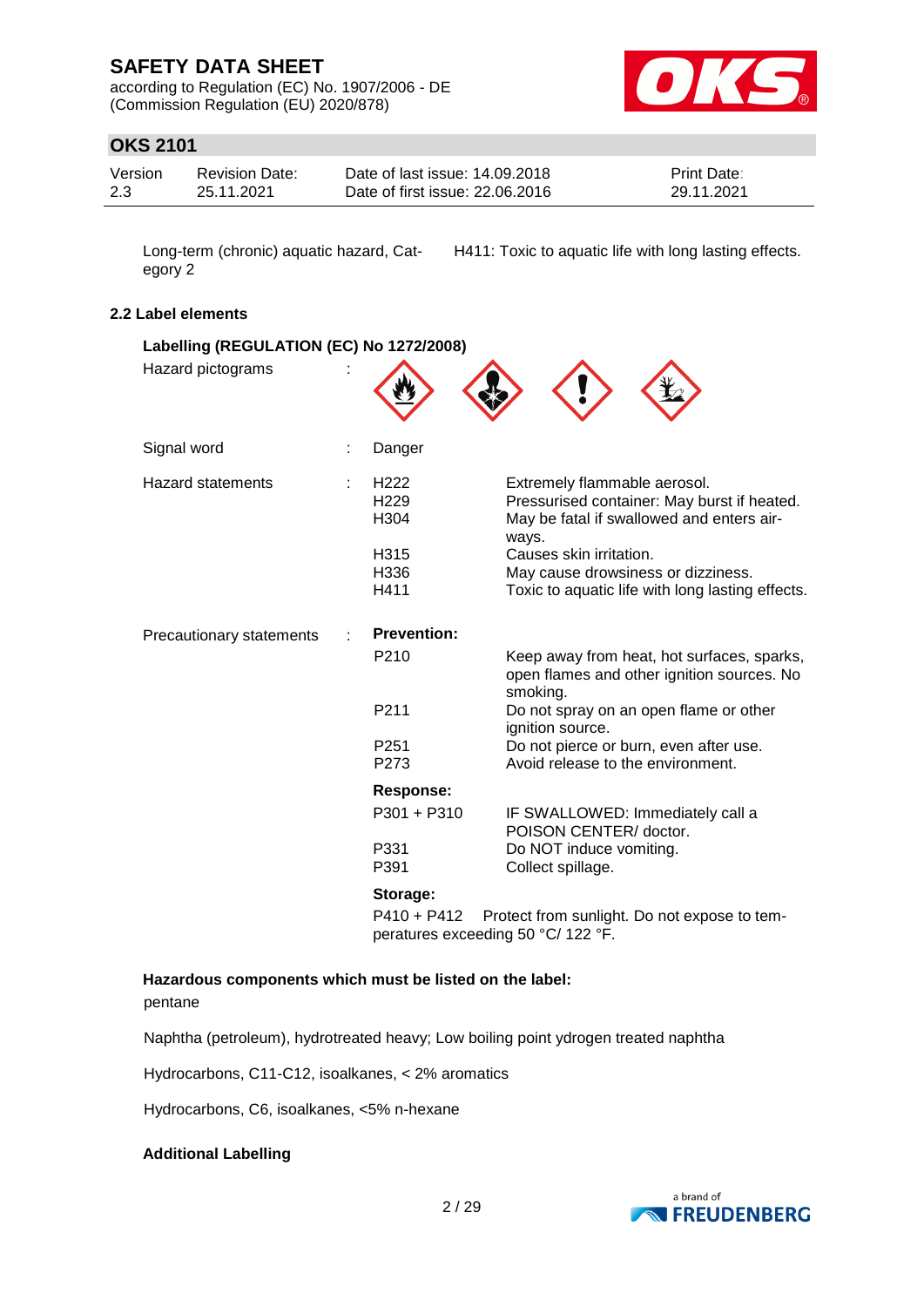according to Regulation (EC) No. 1907/2006 - DE (Commission Regulation (EU) 2020/878)



## **OKS 2101**

| Version | Revision Date: | Date of last issue: 14.09.2018  | <b>Print Date:</b> |
|---------|----------------|---------------------------------|--------------------|
| 2.3     | 25.11.2021     | Date of first issue: 22,06,2016 | 29.11.2021         |

EUH208 Contains calcium bis(dinonylnaphthalenesulphonate). May produce an allergic reaction.

#### **2.3 Other hazards**

This substance/mixture contains no components considered to be either persistent, bioaccumulative and toxic (PBT), or very persistent and very bioaccumulative (vPvB) at levels of 0.1% or higher.

Ecological information: The substance/mixture does not contain components considered to have endocrine disrupting properties according to REACH Article 57(f) or Commission Delegated regulation (EU) 2017/2100 or Commission Regulation (EU) 2018/605 at levels of 0.1% or higher.

Toxicological information: The substance/mixture does not contain components considered to have endocrine disrupting properties according to REACH Article 57(f) or Commission Delegated regulation (EU) 2017/2100 or Commission Regulation (EU) 2018/605 at levels of 0.1% or higher.

#### **SECTION 3: Composition/information on ingredients**

#### **3.2 Mixtures**

Chemical nature : Active substance with propellant Solvent

| Chemical name           | CAS-No.             | Classification        | specific concen- | Concentration   |
|-------------------------|---------------------|-----------------------|------------------|-----------------|
|                         | EC-No.              |                       | tration limit    | (% w/w)         |
|                         |                     |                       | M-Factor         |                 |
|                         | Index-No.           |                       | <b>Notes</b>     |                 |
|                         | Registration number |                       | Acute toxicity   |                 |
|                         |                     |                       | estimate         |                 |
| pentane                 | 109-66-0            | Flam. Lig.2; H225     |                  | $>= 10 - 20$    |
|                         | 203-692-4           | <b>STOT SE3; H336</b> |                  |                 |
|                         |                     | Asp. Tox.1; H304      |                  |                 |
|                         | 601-006-00-1        | Aquatic Chronic2;     |                  |                 |
|                         | 01-2119459286-30-   | H411                  |                  |                 |
|                         | XXXX                |                       |                  |                 |
|                         |                     |                       |                  |                 |
| Naphtha (petroleum),    | 64742-48-9          | Flam. Liq.3; H226     |                  | $>= 2.5 - < 10$ |
| hydrotreated heavy;     | 265-150-3           | <b>STOT SE3; H336</b> |                  |                 |
| Low boiling point       |                     | Asp. Tox.1; H304      | Note P           |                 |
| ydrogen treated naph-   | 649-327-00-6        | Aquatic Chronic2;     |                  |                 |
| tha                     |                     | H411                  |                  |                 |
| Hydrocarbons, C11-      |                     | Flam. Liq.3; H226     |                  | $>= 1 - 10$     |
| C12, isoalkanes, $<$ 2% | 918-167-1           | Asp. Tox.1; H304      |                  |                 |
| aromatics               |                     |                       | Note P           |                 |
|                         |                     |                       |                  |                 |
|                         | 01-2119472146-39-   |                       |                  |                 |
|                         | XXXX                |                       |                  |                 |
|                         |                     |                       |                  |                 |
| Hydrocarbons, C6,       |                     | Flam. Liq.2; H225     |                  | $>= 2.5 - < 10$ |

#### **Components**

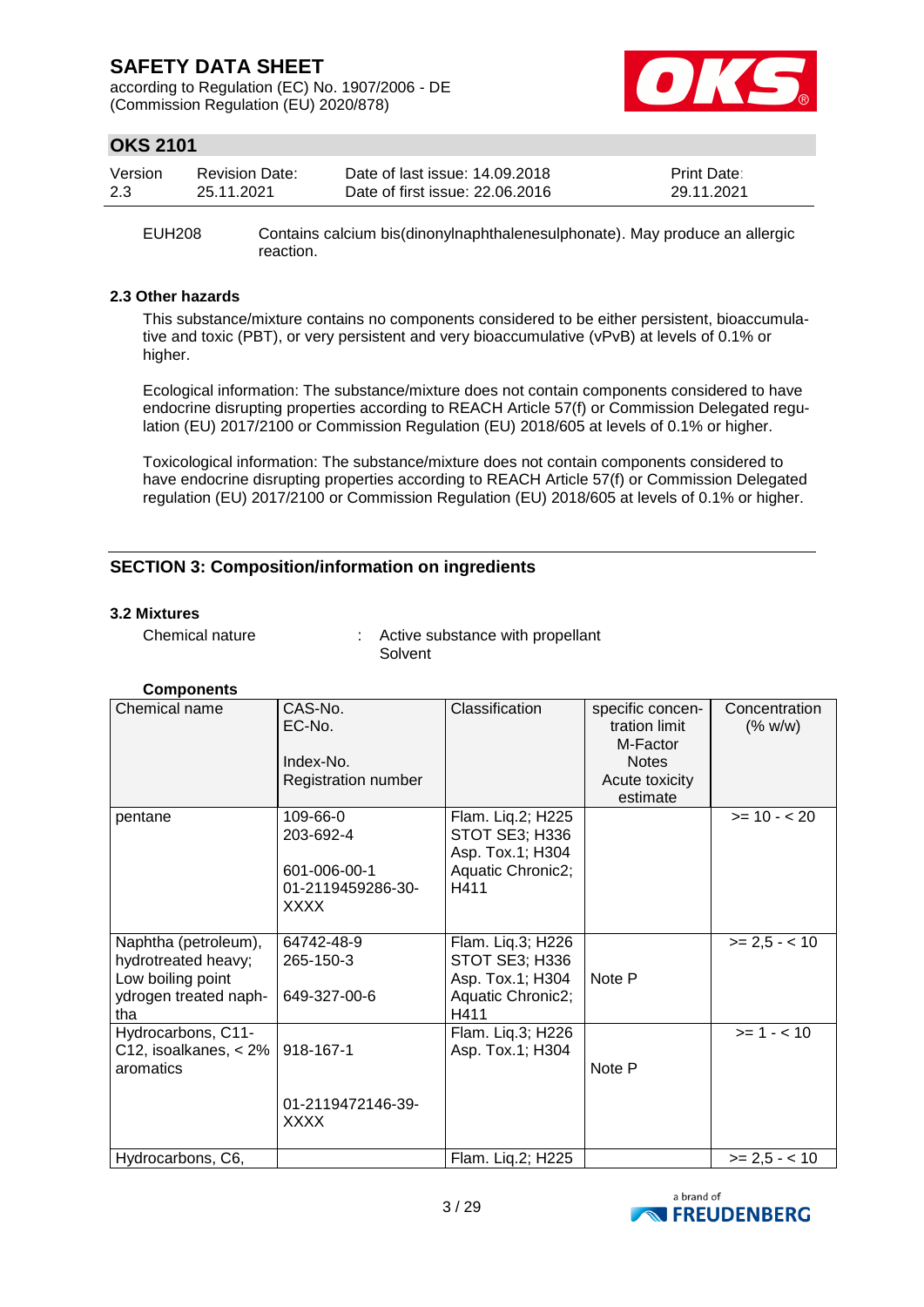according to Regulation (EC) No. 1907/2006 - DE (Commission Regulation (EU) 2020/878)



## **OKS 2101**

| Version<br><b>Revision Date:</b><br>25.11.2021<br>2.3                                               |                                                                             | Date of last issue: 14.09.2018<br>Date of first issue: 22.06.2016                                          | Print Date:<br>29.11.2021     |               |
|-----------------------------------------------------------------------------------------------------|-----------------------------------------------------------------------------|------------------------------------------------------------------------------------------------------------|-------------------------------|---------------|
| isoalkanes, <5% n-<br>hexane                                                                        | 931-254-9<br>01-2119484651-34-<br>XXXX                                      | Skin Irrit.2; H315<br>STOT SE3; H336<br>Asp. Tox.1; H304<br>Aquatic Chronic2;<br>H411                      |                               |               |
| Naphtha (petroleum),<br>hydrotreated light;<br>Low boiling point hy-<br>drogen treated naph-<br>tha | 64742-49-0<br>926-605-8<br>649-328-00-1<br>01-2119486291-36-<br><b>XXXX</b> | Flam. Liq.2; H225<br>Skin Irrit.2; H315<br>STOT SE3; H336<br>Asp. Tox.1; H304<br>Aquatic Chronic2;<br>H411 |                               | $>= 2.5 - 10$ |
| 2-butoxyethanol                                                                                     | 111-76-2<br>203-905-0<br>603-014-00-0<br>01-2119475108-36-<br><b>XXXX</b>   | Acute Tox.4; H302<br>Acute Tox.4; H332<br>Acute Tox.4; H312<br>Skin Irrit.2; H315<br>Eye Irrit.2; H319     |                               | $>= 1 - 10$   |
| calcium<br>bis(dinonylnaphthalen<br>esulphonate)                                                    | 57855-77-3<br>260-991-2                                                     | Skin Irrit.2; H315<br>Eye Irrit.2; H319<br>Skin Sens.1; H317                                               |                               | $>= 0,1 - 1$  |
| Substances with a workplace exposure limit :                                                        |                                                                             |                                                                                                            |                               |               |
| butane                                                                                              | 106-97-8<br>203-448-7<br>601-004-00-0<br>01-2119474691-32-<br><b>XXXX</b>   | Flam. Gas1A;<br>H <sub>220</sub><br>Press. GasCompr.<br>Gas; H280                                          | Note U (table<br>3.1), Note C | $>= 30 - 50$  |
| propane                                                                                             | 74-98-6<br>200-827-9<br>601-003-00-5<br>01-2119486944-21-<br>XXXX           | Flam. Gas1A;<br>H <sub>220</sub><br>Press. GasCompr.<br>Gas; H280                                          | Note U (table<br>3.1)         | $>= 10 - 20$  |
| isobutane                                                                                           | 75-28-5<br>200-857-2<br>601-004-00-0<br>01-2119485395-27-<br><b>XXXX</b>    | Flam. Gas1A;<br>H <sub>220</sub><br>Press. GasCompr.<br>Gas; H280                                          | Note U (table<br>3.1), Note C | $>= 1 - 10$   |

For explanation of abbreviations see section 16.

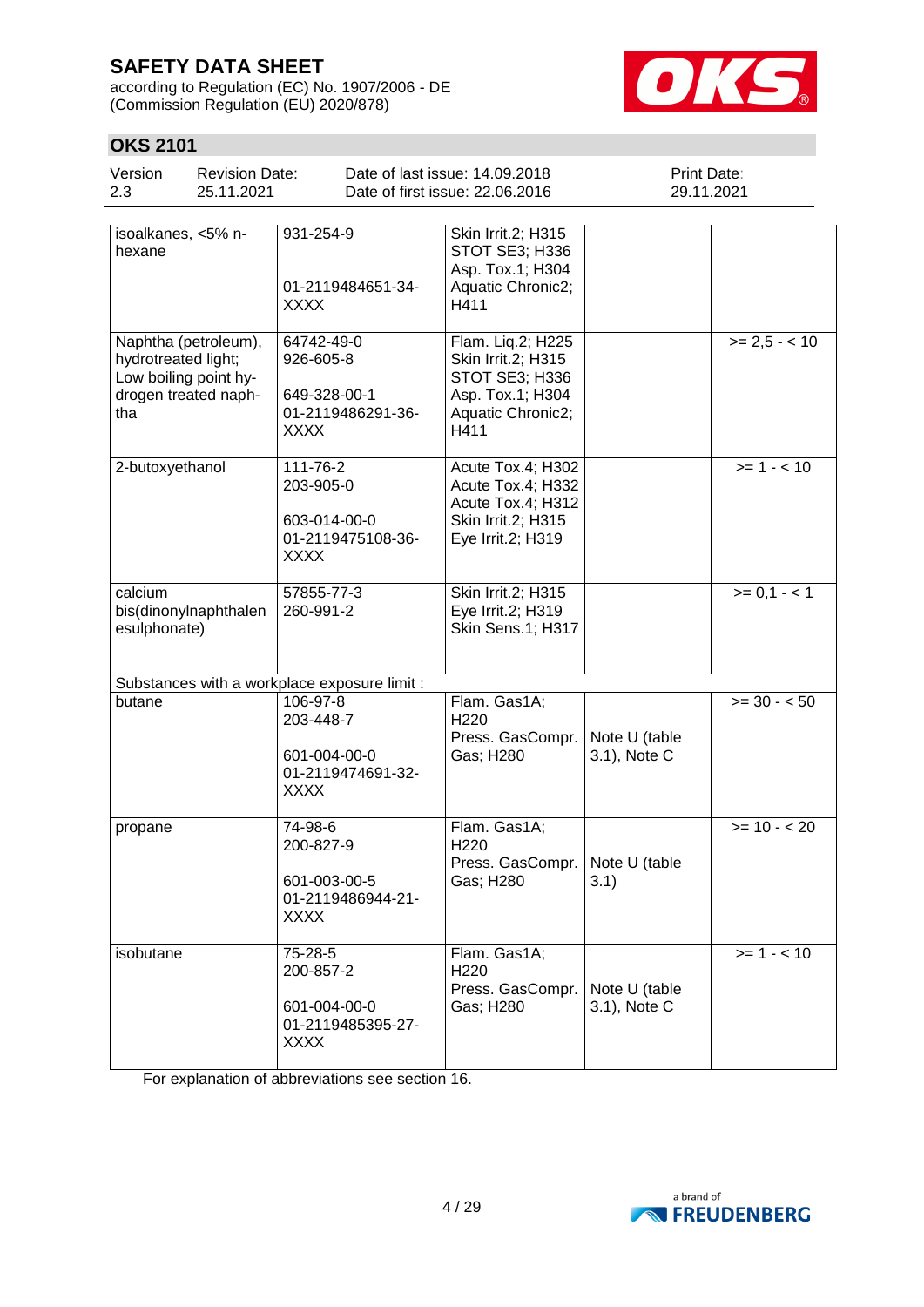according to Regulation (EC) No. 1907/2006 - DE (Commission Regulation (EU) 2020/878)



## **OKS 2101**

| Version | <b>Revision Date:</b> | Date of last issue: 14.09.2018  | <b>Print Date:</b> |
|---------|-----------------------|---------------------------------|--------------------|
| 2.3     | 25.11.2021            | Date of first issue: 22,06,2016 | 29.11.2021         |

#### **SECTION 4: First aid measures**

### **4.1 Description of first aid measures** If inhaled  $\blacksquare$  : Call a physician or poison control centre immediately. Remove person to fresh air. If signs/symptoms continue, get medical attention. Keep patient warm and at rest. If unconscious, place in recovery position and seek medical advice. Keep respiratory tract clear. If breathing is irregular or stopped, administer artificial respiration. In case of skin contact : Take off all contaminated clothing immediately. Wash off immediately with soap and plenty of water. Get medical attention immediately if irritation develops and persists. Wash clothing before reuse. Thoroughly clean shoes before reuse. In case of eye contact : Rinse immediately with plenty of water, also under the eyelids, for at least 10 minutes. If eye irritation persists, consult a specialist. If swallowed : Move the victim to fresh air. If accidentally swallowed obtain immediate medical attention. Keep respiratory tract clear. Do NOT induce vomiting. Rinse mouth with water. Aspiration hazard if swallowed - can enter lungs and cause damage. **4.2 Most important symptoms and effects, both acute and delayed** Symptoms : Inhalation may provoke the following symptoms: Unconsciousness **Dizziness Drowsiness** Headache Nausea **Tiredness** Skin contact may provoke the following symptoms: Erythema Allergic appearance Aspiration may cause pulmonary oedema and pneumonitis.

| <b>Risks</b> | : Central nervous system depression<br>Risk of product entering the lungs on vomiting after ingestion.<br>Health injuries may be delayed.<br>Causes skin irritation.<br>May cause an allergic skin reaction. |
|--------------|--------------------------------------------------------------------------------------------------------------------------------------------------------------------------------------------------------------|
|              |                                                                                                                                                                                                              |

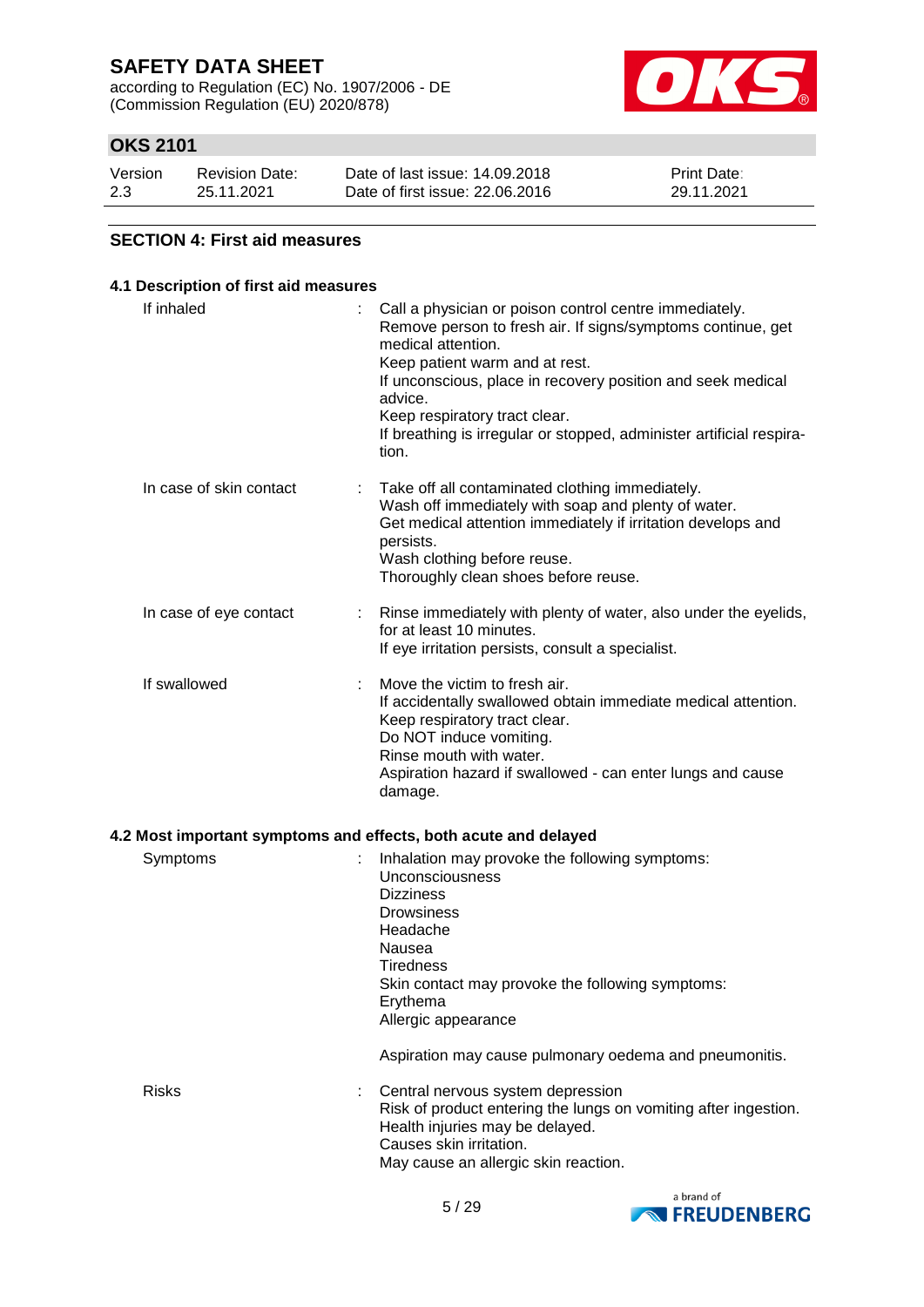according to Regulation (EC) No. 1907/2006 - DE (Commission Regulation (EU) 2020/878)



## **OKS 2101**

| Version | <b>Revision Date:</b> | Date of last issue: 14.09.2018  | <b>Print Date:</b> |
|---------|-----------------------|---------------------------------|--------------------|
| 2.3     | 25.11.2021            | Date of first issue: 22,06,2016 | 29.11.2021         |

#### **4.3 Indication of any immediate medical attention and special treatment needed**

Treatment : The first aid procedure should be established in consultation with the doctor responsible for industrial medicine. Treat symptomatically.

#### **SECTION 5: Firefighting measures**

#### **5.1 Extinguishing media**

| Suitable extinguishing media : ABC powder |                         |
|-------------------------------------------|-------------------------|
| Unsuitable extinguishing<br>media         | : High volume water jet |

#### **5.2 Special hazards arising from the substance or mixture**

| Specific hazards during fire-<br>fighting          | : Fire Hazard<br>Do not let product enter drains.<br>Contains gas under pressure; may explode if heated.<br>Beware of vapours accumulating to form explosive concentra-<br>tions. Vapours can accumulate in low areas. |
|----------------------------------------------------|------------------------------------------------------------------------------------------------------------------------------------------------------------------------------------------------------------------------|
| Hazardous combustion prod- : Carbon oxides<br>ucts |                                                                                                                                                                                                                        |
| <b>Advice for firefighters</b>                     | Special protective equipment . In the event of fire wear self-contained breathing apparatus                                                                                                                            |

# **5.3 Advice for firefighters**

| Special protective equipment :<br>for firefighters |    | In the event of fire, wear self-contained breathing apparatus.<br>Use personal protective equipment. Exposure to decomposi-<br>tion products may be a hazard to health.                    |
|----------------------------------------------------|----|--------------------------------------------------------------------------------------------------------------------------------------------------------------------------------------------|
| Further information                                | ÷. | Standard procedure for chemical fires.<br>Collect contaminated fire extinguishing water separately. This<br>must not be discharged into drains.<br>Cool containers/tanks with water spray. |

#### **SECTION 6: Accidental release measures**

#### **6.1 Personal precautions, protective equipment and emergency procedures**

| Personal precautions | Evacuate personnel to safe areas.                          |  |
|----------------------|------------------------------------------------------------|--|
|                      | Ensure adequate ventilation.                               |  |
|                      | Remove all sources of ignition.                            |  |
|                      | Do not breathe vapours or spray mist.                      |  |
|                      | Do not breathe dust/fume/gas/mist/vapours/spray.           |  |
|                      | Refer to protective measures listed in sections 7 and 8.   |  |
|                      | Only qualified personnel equipped with suitable protective |  |
|                      | equipment may intervene.                                   |  |

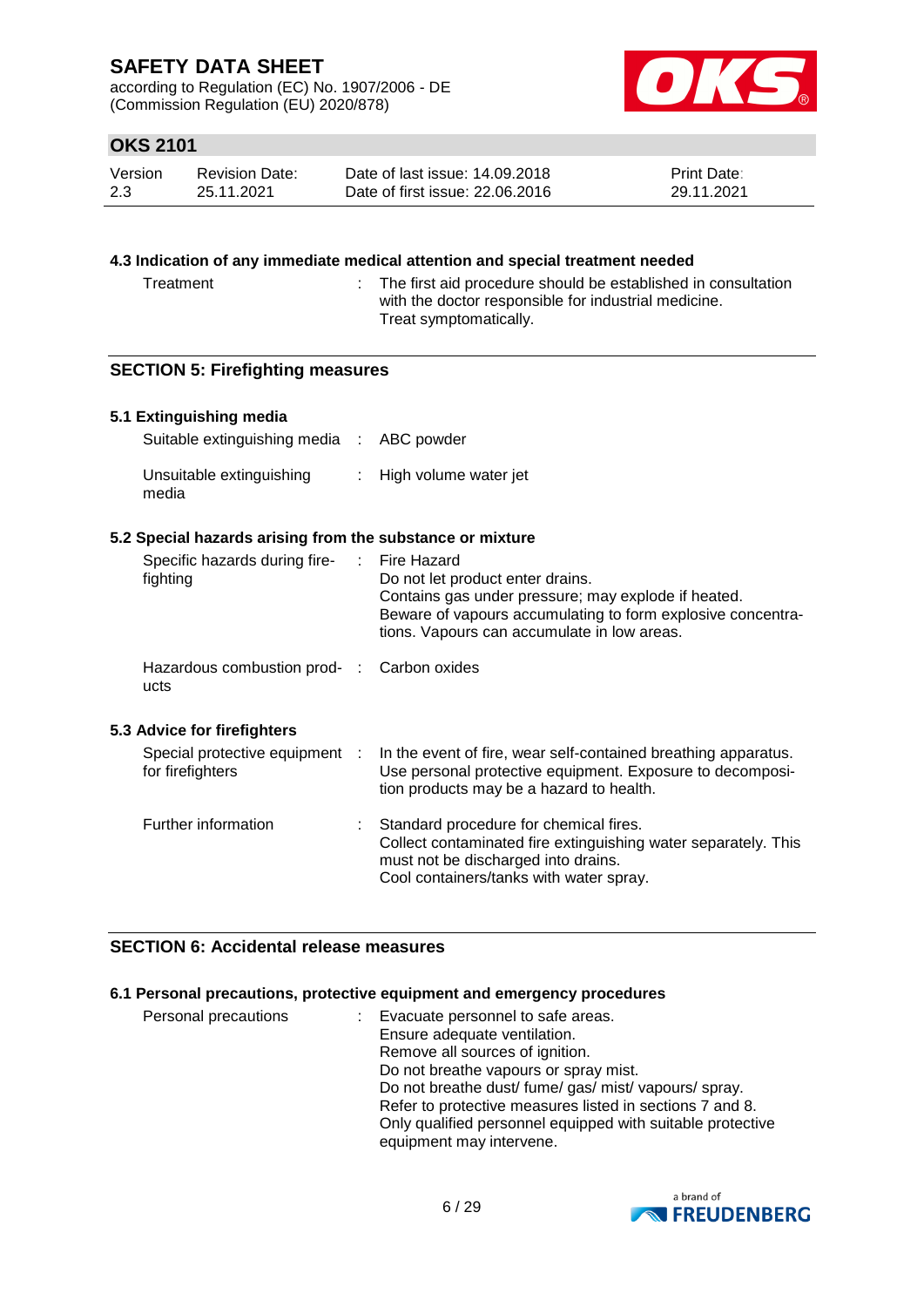according to Regulation (EC) No. 1907/2006 - DE (Commission Regulation (EU) 2020/878)



## **OKS 2101**

| Version | Revision Date: | Date of last issue: 14.09.2018  | <b>Print Date:</b> |
|---------|----------------|---------------------------------|--------------------|
| 2.3     | 25.11.2021     | Date of first issue: 22,06,2016 | 29.11.2021         |

#### **6.2 Environmental precautions**

| Environmental precautions |  | : Do not allow contact with soil, surface or ground water.<br>Prevent further leakage or spillage if safe to do so.<br>If the product contaminates rivers and lakes or drains inform<br>respective authorities. |
|---------------------------|--|-----------------------------------------------------------------------------------------------------------------------------------------------------------------------------------------------------------------|
|---------------------------|--|-----------------------------------------------------------------------------------------------------------------------------------------------------------------------------------------------------------------|

#### **6.3 Methods and material for containment and cleaning up**

| Methods for cleaning up |  | : Contain spillage, and then collect with non-combustible ab-<br>sorbent material, (e.g. sand, earth, diatomaceous earth, ver-<br>miculite) and place in container for disposal according to local<br>/ national regulations (see section 13).<br>Keep in suitable, closed containers for disposal.<br>Non-sparking tools should be used. |
|-------------------------|--|-------------------------------------------------------------------------------------------------------------------------------------------------------------------------------------------------------------------------------------------------------------------------------------------------------------------------------------------|
|-------------------------|--|-------------------------------------------------------------------------------------------------------------------------------------------------------------------------------------------------------------------------------------------------------------------------------------------------------------------------------------------|

#### **6.4 Reference to other sections**

For personal protection see section 8.

#### **SECTION 7: Handling and storage**

#### **7.1 Precautions for safe handling**

| Advice on safe handling | ÷. | Do not use in areas without adequate ventilation.<br>Do not breathe vapours or spray mist.<br>In case of insufficient ventilation, wear suitable respiratory<br>equipment.<br>Avoid contact with skin and eyes.<br>For personal protection see section 8.<br>Keep away from fire, sparks and heated surfaces.<br>Persons with a history of skin sensitisation problems or asth-<br>ma, allergies, chronic or recurrent respiratory disease should<br>not be employed in any process in which this mixture is being<br>used.<br>Smoking, eating and drinking should be prohibited in the ap-<br>plication area.<br>Wash hands and face before breaks and immediately after<br>handling the product.<br>Do not get in eyes or mouth or on skin.<br>Do not get on skin or clothing.<br>Do not ingest.<br>Do not use sparking tools.<br>These safety instructions also apply to empty packaging which<br>may still contain product residues.<br>Pressurized container: protect from sunlight and do not ex-<br>pose to temperatures exceeding 50 °C. Do not pierce or burn,<br>even after use. |
|-------------------------|----|--------------------------------------------------------------------------------------------------------------------------------------------------------------------------------------------------------------------------------------------------------------------------------------------------------------------------------------------------------------------------------------------------------------------------------------------------------------------------------------------------------------------------------------------------------------------------------------------------------------------------------------------------------------------------------------------------------------------------------------------------------------------------------------------------------------------------------------------------------------------------------------------------------------------------------------------------------------------------------------------------------------------------------------------------------------------------------------------|
| Hygiene measures        | t  | Wash face, hands and any exposed skin thoroughly after<br>handling.                                                                                                                                                                                                                                                                                                                                                                                                                                                                                                                                                                                                                                                                                                                                                                                                                                                                                                                                                                                                                        |
|                         |    |                                                                                                                                                                                                                                                                                                                                                                                                                                                                                                                                                                                                                                                                                                                                                                                                                                                                                                                                                                                                                                                                                            |

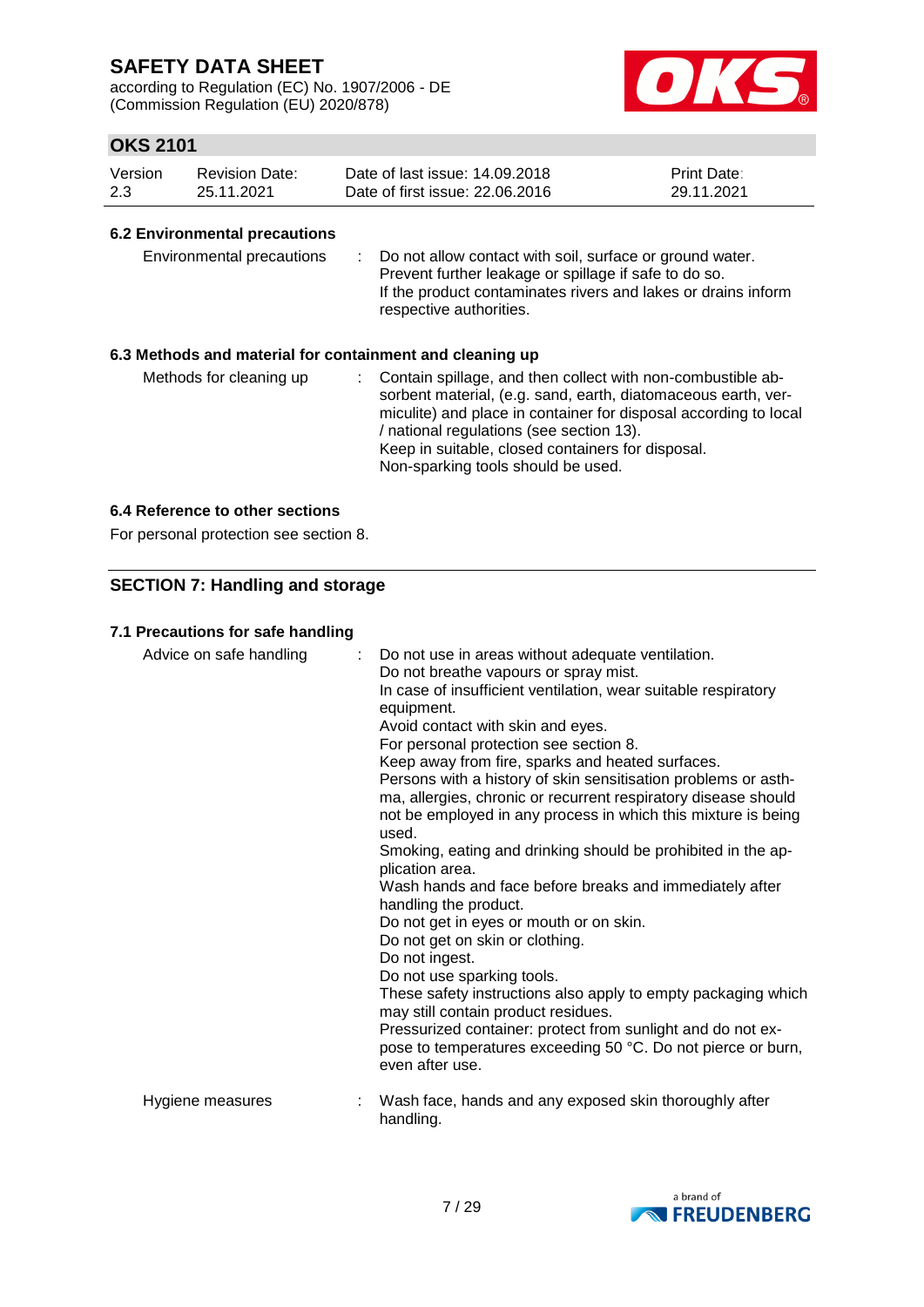according to Regulation (EC) No. 1907/2006 - DE (Commission Regulation (EU) 2020/878)



## **OKS 2101**

| Version | <b>Revision Date:</b> | Date of last issue: 14.09.2018  | <b>Print Date:</b> |
|---------|-----------------------|---------------------------------|--------------------|
| 2.3     | 25.11.2021            | Date of first issue: 22,06,2016 | 29.11.2021         |

#### **7.2 Conditions for safe storage, including any incompatibilities**

| Requirements for storage<br>areas and containers | ÷. | BEWARE: Aerosol is pressurized. Keep away from direct sun<br>exposure and temperatures over 50 °C. Do not open by force<br>or throw into fire even after use. Do not spray on flames or<br>red-hot objects. Store in accordance with the particular na-<br>tional regulations. |
|--------------------------------------------------|----|--------------------------------------------------------------------------------------------------------------------------------------------------------------------------------------------------------------------------------------------------------------------------------|
| Storage class (TRGS 510)                         |    | 2B, Aerosol cans and lighters                                                                                                                                                                                                                                                  |
| 7.3 Specific end use(s)<br>Specific use(s)       |    | Specific instructions for handling, not required.                                                                                                                                                                                                                              |

#### **SECTION 8: Exposure controls/personal protection**

#### **8.1 Control parameters**

#### **Occupational Exposure Limits**

| Components                                                                                       | CAS-No.                                                                                                                                     | Value type (Form<br>of exposure)                | Control parameters                                                                                                                                   | <b>Basis</b>                                |  |  |
|--------------------------------------------------------------------------------------------------|---------------------------------------------------------------------------------------------------------------------------------------------|-------------------------------------------------|------------------------------------------------------------------------------------------------------------------------------------------------------|---------------------------------------------|--|--|
| butane                                                                                           | 106-97-8                                                                                                                                    | <b>AGW</b>                                      | 1.000 ppm<br>2.400 mg/m3                                                                                                                             | <b>DE TRGS</b><br>900<br>$(2006 - 01 - 01)$ |  |  |
|                                                                                                  |                                                                                                                                             | Peak-limit: excursion factor (category): 4;(II) |                                                                                                                                                      |                                             |  |  |
| pentane                                                                                          | 109-66-0                                                                                                                                    | <b>TWA</b>                                      | 1.000 ppm<br>3.000 mg/m3                                                                                                                             | 2006/15/EC<br>$(2006 - 02 - 09)$            |  |  |
|                                                                                                  |                                                                                                                                             | Further information: Indicative                 |                                                                                                                                                      |                                             |  |  |
|                                                                                                  |                                                                                                                                             | <b>AGW</b>                                      | 1.000 ppm<br>3.000 mg/m3                                                                                                                             | <b>DE TRGS</b><br>900<br>$(2010-08-04)$     |  |  |
|                                                                                                  |                                                                                                                                             | Peak-limit: excursion factor (category): 2;(II) |                                                                                                                                                      |                                             |  |  |
|                                                                                                  | Further information: When there is compliance with the OEL and biological<br>tolerance values, there is no risk of harming the unborn child |                                                 |                                                                                                                                                      |                                             |  |  |
|                                                                                                  |                                                                                                                                             | <b>AGW</b>                                      | 1.500 mg/m3                                                                                                                                          | <b>DE TRGS</b><br>900<br>$(2009 - 02 - 16)$ |  |  |
|                                                                                                  |                                                                                                                                             | Peak-limit: excursion factor (category): 2;(II) |                                                                                                                                                      |                                             |  |  |
|                                                                                                  |                                                                                                                                             |                                                 | Further information: Group exposure limit for hydrocarbon solvent mixtures,<br>Commission for dangerous substances, See also No. 2.9 of the TRGS 900 |                                             |  |  |
| propane                                                                                          | 74-98-6                                                                                                                                     | <b>AGW</b>                                      | 1.000 ppm<br>1.800 mg/m3                                                                                                                             | DE TRGS<br>900<br>$(2006 - 01 - 01)$        |  |  |
|                                                                                                  |                                                                                                                                             | Peak-limit: excursion factor (category): 4;(II) |                                                                                                                                                      |                                             |  |  |
| Naphtha (petrole-<br>um), hydrotreated<br>heavy; Low boiling<br>point ydrogen<br>treated naphtha | 64742-48-9                                                                                                                                  | <b>AGW</b>                                      | 300 mg/m3                                                                                                                                            | <b>DE TRGS</b><br>900<br>$(2017 - 11 - 30)$ |  |  |
|                                                                                                  |                                                                                                                                             | Peak-limit: excursion factor (category): 2;(II) |                                                                                                                                                      |                                             |  |  |

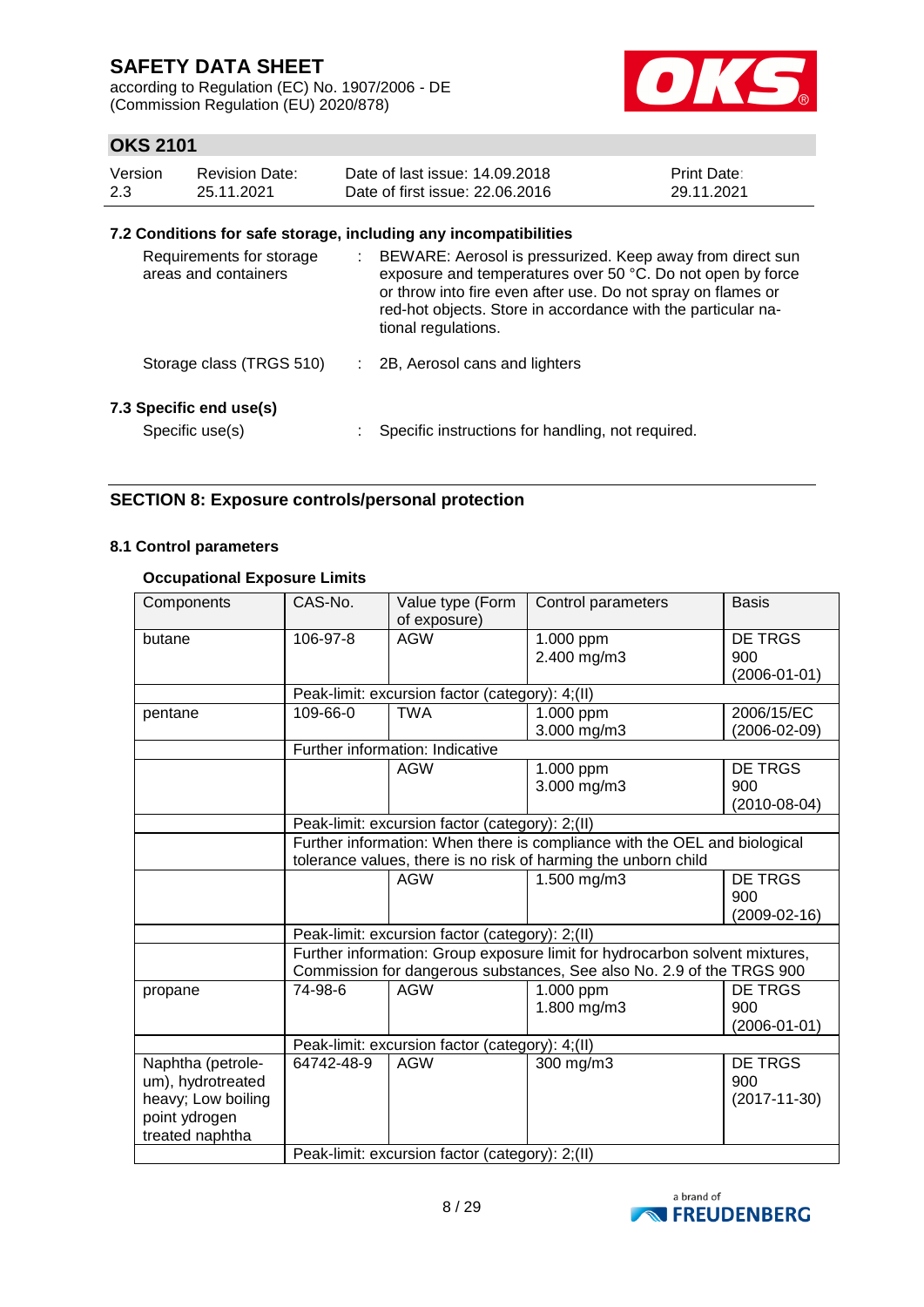according to Regulation (EC) No. 1907/2006 - DE (Commission Regulation (EU) 2020/878)



## **OKS 2101**

| Version | <b>Revision Date:</b> | Date of last issue: 14.09.2018                                             | <b>Print Date:</b> |
|---------|-----------------------|----------------------------------------------------------------------------|--------------------|
| 2.3     | 25.11.2021            | Date of first issue: 22.06.2016                                            | 29.11.2021         |
|         |                       | Eurther information: Group exposure limit for bydrocarbon solvent mixtures |                    |

|                                                                                                   |                                                                                                       |                                                 | Further information: Group exposure limit for hydrocarbon solvent mixtures        |                                             |  |
|---------------------------------------------------------------------------------------------------|-------------------------------------------------------------------------------------------------------|-------------------------------------------------|-----------------------------------------------------------------------------------|---------------------------------------------|--|
| Hydrocarbons,<br>C11-C12, isoal-<br>kanes, $<$ 2% aro-                                            | Not As-<br>signed                                                                                     | <b>AGW</b>                                      | $1.500$ mg/m $3$                                                                  | <b>DE TRGS</b><br>900<br>$(2009 - 02 - 16)$ |  |
| matics                                                                                            |                                                                                                       |                                                 |                                                                                   |                                             |  |
|                                                                                                   |                                                                                                       | Peak-limit: excursion factor (category): 2;(II) |                                                                                   |                                             |  |
|                                                                                                   |                                                                                                       |                                                 | Further information: Group exposure limit for hydrocarbon solvent mixtures        |                                             |  |
| Hydrocarbons, C6,<br>isoalkanes, <5% n-                                                           | Not As-<br>signed                                                                                     | <b>AGW</b>                                      | 1.500 mg/m3                                                                       | <b>DE TRGS</b><br>900                       |  |
| hexane                                                                                            |                                                                                                       |                                                 |                                                                                   | $(2009 - 02 - 16)$                          |  |
|                                                                                                   |                                                                                                       | Peak-limit: excursion factor (category): 2;(II) |                                                                                   |                                             |  |
|                                                                                                   |                                                                                                       |                                                 | Further information: Group exposure limit for hydrocarbon solvent mixtures        |                                             |  |
| isobutane                                                                                         | 75-28-5                                                                                               | <b>AGW</b>                                      | $1.000$ ppm<br>2.400 mg/m3                                                        | <b>DE TRGS</b><br>900<br>$(2006 - 01 - 01)$ |  |
|                                                                                                   |                                                                                                       | Peak-limit: excursion factor (category): 4;(II) |                                                                                   |                                             |  |
| Naphtha (petrole-<br>um), hydrotreated<br>light; Low boiling<br>point hydrogen<br>treated naphtha | 64742-49-0                                                                                            | <b>AGW</b>                                      | $1.500$ mg/m3                                                                     | <b>DE TRGS</b><br>900<br>$(2009-02-16)$     |  |
|                                                                                                   | Peak-limit: excursion factor (category): 2;(II)                                                       |                                                 |                                                                                   |                                             |  |
|                                                                                                   |                                                                                                       |                                                 | Further information: Group exposure limit for hydrocarbon solvent mixtures        |                                             |  |
| 2-butoxyethanol                                                                                   | 111-76-2                                                                                              | <b>TWA</b>                                      | 20 ppm<br>98 mg/m3                                                                | 2000/39/EC<br>$(2000-06-16)$                |  |
|                                                                                                   | skin, Indicative                                                                                      |                                                 | Further information: Identifies the possibility of significant uptake through the |                                             |  |
|                                                                                                   |                                                                                                       | <b>STEL</b>                                     | 50 ppm<br>246 mg/m3                                                               | 2000/39/EC<br>$(2000-06-16)$                |  |
|                                                                                                   | Further information: Identifies the possibility of significant uptake through the<br>skin, Indicative |                                                 |                                                                                   |                                             |  |
|                                                                                                   |                                                                                                       | <b>AGW</b>                                      | 10 ppm<br>49 mg/m3                                                                | <b>DE TRGS</b><br>900<br>$(2019-03-29)$     |  |
|                                                                                                   |                                                                                                       | Peak-limit: excursion factor (category): 2;(I)  |                                                                                   |                                             |  |
|                                                                                                   |                                                                                                       |                                                 | Further information: Skin absorption, When there is compliance with the OEL       |                                             |  |
|                                                                                                   | and biological tolerance values, there is no risk of harming the unborn child                         |                                                 |                                                                                   |                                             |  |

#### **Biological occupational exposure limits**

| Substance name  | CAS-No.  | Control parameters                                         | Sampling time                                                                                                                        | <b>Basis</b>                           |
|-----------------|----------|------------------------------------------------------------|--------------------------------------------------------------------------------------------------------------------------------------|----------------------------------------|
| 2-butoxyethanol | 111-76-2 | butoxy acetic acid:<br>150 mg/g Creati-<br>nine<br>(Urine) | In case of long-<br>term exposure:<br>after more than<br>one shift, Immedi-<br>ately after expo-<br>sure or after work-<br>ing hours | <b>TRGS 903</b><br>$(2018-06-$<br>07)  |
|                 |          | butoxy acetic acid:<br>$100$ mg/l<br>(Urine)               | In case of long-<br>term exposure:<br>after more than<br>one shift                                                                   | <b>TRGS 903</b><br>$(2018-06-$<br>(07) |

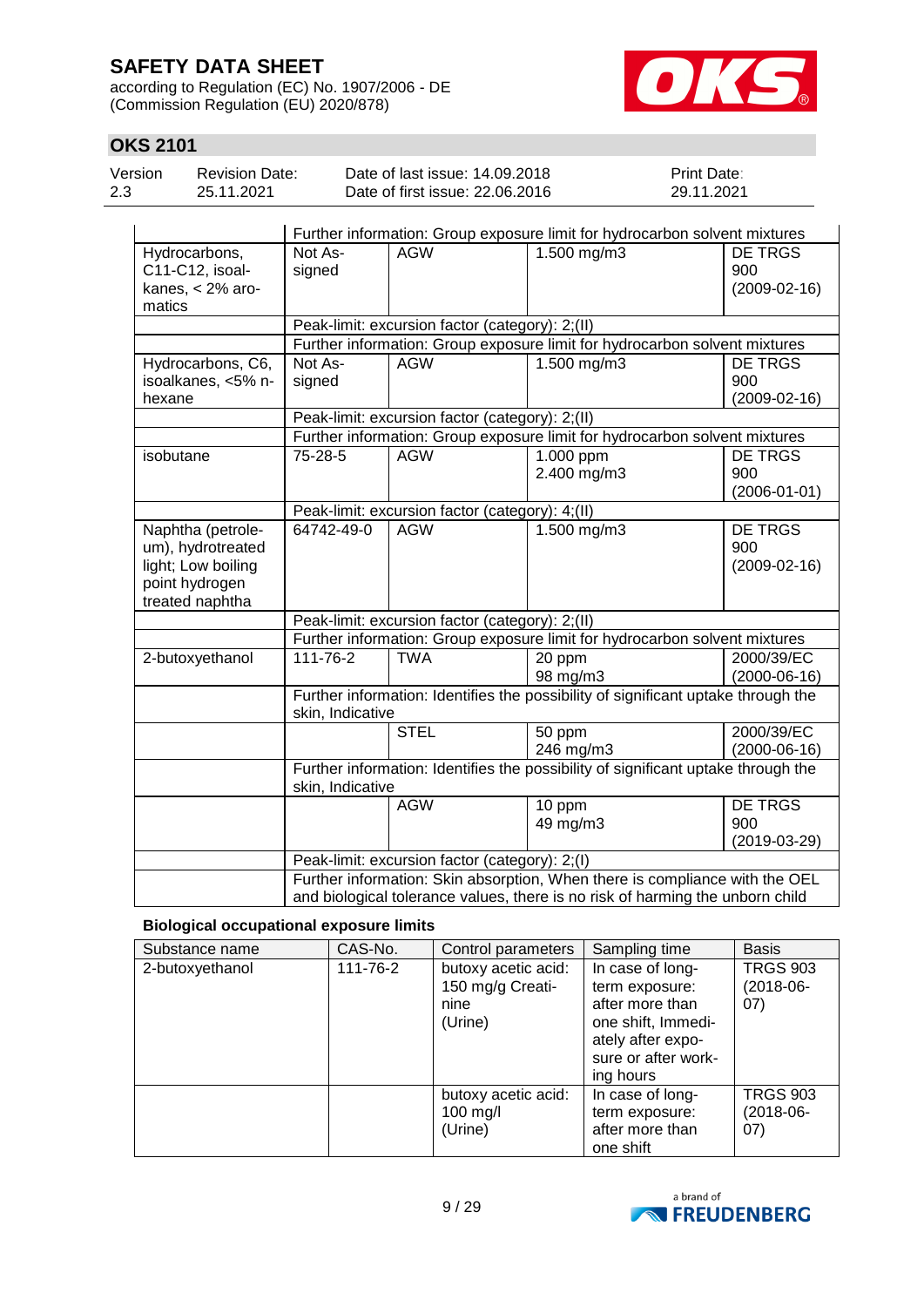according to Regulation (EC) No. 1907/2006 - DE (Commission Regulation (EU) 2020/878)



## **OKS 2101**

| Version | <b>Revision Date:</b> | Date of last issue: 14.09.2018  | <b>Print Date:</b> |
|---------|-----------------------|---------------------------------|--------------------|
| 2.3     | 25.11.2021            | Date of first issue: 22,06,2016 | 29.11.2021         |

#### **Derived No Effect Level (DNEL) according to Regulation (EC) No. 1907/2006:**

| Substance name                                   | End Use | Exposure routes | Potential health ef-<br>fects | Value                         |
|--------------------------------------------------|---------|-----------------|-------------------------------|-------------------------------|
| 2-butoxyethanol                                  | Workers | Inhalation      | Long-term systemic<br>effects | 98 mg/m3                      |
|                                                  | Workers | Inhalation      | Acute systemic ef-<br>fects   | 1091 mg/m3                    |
|                                                  | Workers | Skin contact    | Long-term systemic<br>effects | $125 \text{ mg/kg}$<br>bw/day |
|                                                  | Workers | Skin contact    | Acute systemic ef-<br>fects   | 89 mg/kg<br>bw/day            |
|                                                  | Workers | Inhalation      | Acute local effects           | 246 mg/m3                     |
| calcium<br>bis(dinonylnaphthalen<br>esulphonate) | Workers | Inhalation      | Long-term systemic<br>effects | 2,23 mg/m3                    |
|                                                  | Workers | Skin contact    | Long-term systemic<br>effects | $0,32$ mg/kg                  |

#### **Predicted No Effect Concentration (PNEC) according to Regulation (EC) No. 1907/2006:**

| Substance name                  | <b>Environmental Compartment</b>          | Value                |
|---------------------------------|-------------------------------------------|----------------------|
| 2-butoxyethanol                 | Fresh water                               | $8,8$ mg/l           |
|                                 | Marine water                              | $0,88$ mg/l          |
|                                 | Sewage treatment plant                    | 463 mg/l             |
|                                 | Fresh water sediment                      | 34,6 mg/kg           |
|                                 | Marine sediment                           | 3,46 mg/kg           |
|                                 | Soil                                      | $2,33$ mg/kg         |
|                                 | Oral                                      | $0,02$ mg/kg         |
| calcium                         | Fresh water                               | $0,27$ mg/l          |
| bis(dinonylnaphthalenesulphonat |                                           |                      |
| e)                              |                                           |                      |
|                                 | Marine water                              | $0,027 \text{ mg/l}$ |
|                                 | Intermittent use/release                  | $2,7$ mg/l           |
|                                 | Microbiological Activity in Sewage Treat- | $10$ mg/l            |
|                                 | ment Systems                              |                      |
|                                 | Fresh water sediment                      | $4,69$ mg/kg         |
|                                 | Marine sediment                           | 0,469 mg/kg          |
|                                 | Soil                                      | 0,936 mg/kg          |

#### **8.2 Exposure controls**

#### **Engineering measures**

Use only in an area equipped with explosion proof exhaust ventilation. Handle only in a place equipped with local exhaust (or other appropriate exhaust).

| Personal protective equipment                                         |                                             |
|-----------------------------------------------------------------------|---------------------------------------------|
| Eye protection                                                        | Safety glasses with side-shields            |
| Hand protection<br>Material<br>Break through time<br>Protective index | Nitrile rubber<br>$:$ > 10 min<br>∶ Class 1 |

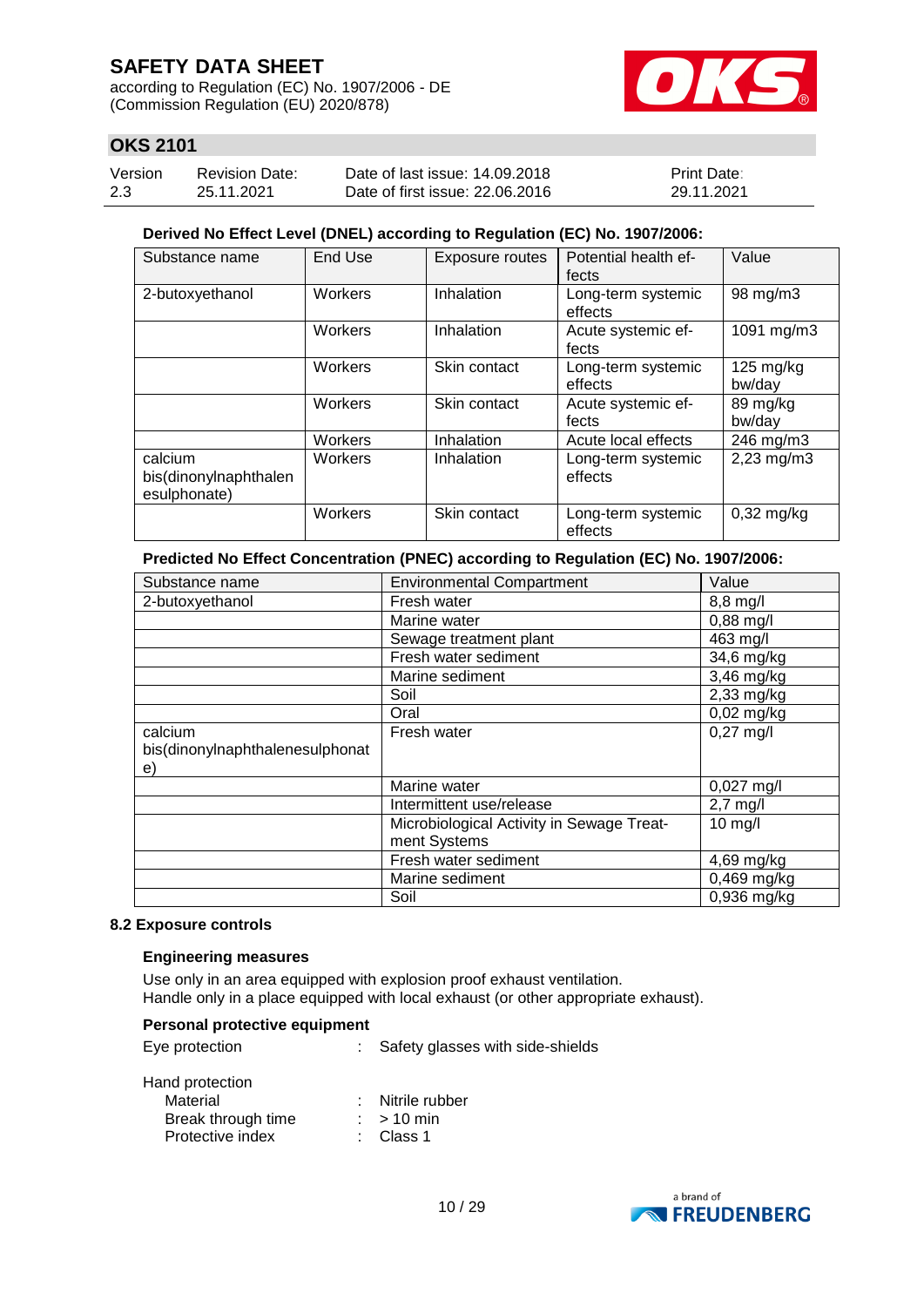according to Regulation (EC) No. 1907/2006 - DE (Commission Regulation (EU) 2020/878)



## **OKS 2101**

| Version<br>$2.3\,$ | <b>Revision Date:</b><br>25.11.2021 | Date of last issue: 14,09,2018<br>Date of first issue: 22.06.2016                                                                                                                                                                                                                                                                           | <b>Print Date:</b><br>29.11.2021 |
|--------------------|-------------------------------------|---------------------------------------------------------------------------------------------------------------------------------------------------------------------------------------------------------------------------------------------------------------------------------------------------------------------------------------------|----------------------------------|
|                    | Remarks                             | Wear protective gloves. The break through time depends<br>amongst other things on the material, the thickness and the<br>type of glove and therefore has to be measured for each<br>case.<br>The selected protective gloves have to satisfy the specifica-<br>tions of Regulation (EU) 2016/425 and the standard EN 374<br>derived from it. |                                  |
|                    | Respiratory protection              | Use respiratory protection unless adequate local exhaust<br>ventilation is provided or exposure assessment demonstrates<br>that exposures are within recommended exposure guidelines.<br>Short term only                                                                                                                                    |                                  |
|                    | Filter type                         | Filter type A-P                                                                                                                                                                                                                                                                                                                             |                                  |
|                    | Protective measures                 | The type of protective equipment must be selected according<br>to the concentration and amount of the dangerous substance<br>at the specific workplace.<br>Choose body protection in relation to its type, to the concen-<br>tration and amount of dangerous substances, and to the spe-<br>cific work-place.                               |                                  |

#### **SECTION 9: Physical and chemical properties**

#### **9.1 Information on basic physical and chemical properties**

| Physical state                                                    |    | aerosol                               |
|-------------------------------------------------------------------|----|---------------------------------------|
| Colour                                                            | t. | yellow                                |
| Odour                                                             |    | characteristic                        |
| Odour Threshold                                                   |    | No data available                     |
|                                                                   |    |                                       |
| Melting point/range                                               |    | : No data available                   |
| Boiling point/boiling range                                       |    | : $-161$ °C (1.013 hPa)               |
| Flammability (solid, gas)                                         |    | : Extremely flammable aerosol.        |
| Upper explosion limit / Upper : $9,4\%$ (V)<br>flammability limit |    |                                       |
| Lower explosion limit / Lower : $0,6\%$ (V)<br>flammability limit |    |                                       |
| Flash point                                                       |    | $: 0^{\circ}C$<br>Method: Abel-Pensky |

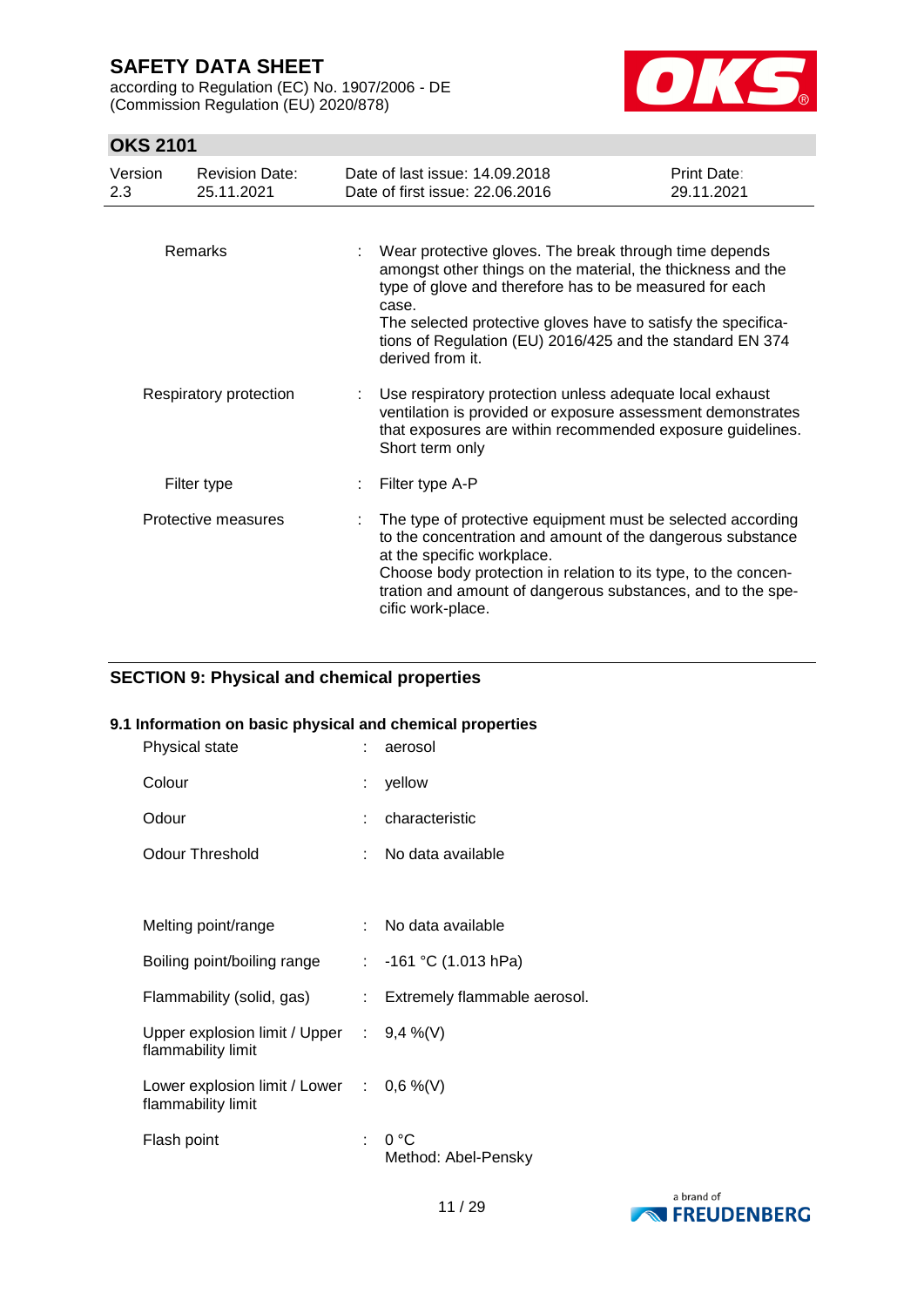according to Regulation (EC) No. 1907/2006 - DE (Commission Regulation (EU) 2020/878)



## **OKS 2101**

| Version<br>2.3 |                     | <b>Revision Date:</b><br>25.11.2021                 |    | Date of last issue: 14.09.2018<br>Date of first issue: 22.06.2016         | Print Date:<br>29.11.2021 |
|----------------|---------------------|-----------------------------------------------------|----|---------------------------------------------------------------------------|---------------------------|
|                |                     |                                                     |    |                                                                           |                           |
|                |                     | Auto-ignition temperature                           | ÷  | No data available                                                         |                           |
|                | ture                | Decomposition temperature<br>Decomposition tempera- | ÷. | No data available                                                         |                           |
|                | pH                  |                                                     | ÷  | Not applicable<br>substance/mixture is non-soluble (in water)             |                           |
|                | Viscosity           |                                                     |    |                                                                           |                           |
|                |                     | Viscosity, dynamic                                  |    | No data available                                                         |                           |
|                |                     | Viscosity, kinematic                                | t. | $<$ 20,5 mm2/s (40 °C)                                                    |                           |
|                |                     | Solubility(ies)<br>Water solubility                 | ÷. | insoluble                                                                 |                           |
|                |                     | Solubility in other solvents                        | ÷  | No data available                                                         |                           |
|                |                     | Partition coefficient: n-<br>octanol/water          |    | No data available                                                         |                           |
|                |                     | Vapour pressure                                     |    | 8.327 hPa (20 °C)                                                         |                           |
|                |                     | Relative density                                    |    | 0,638 (20 $°C$ )<br>Reference substance: Water<br>The value is calculated |                           |
|                | Density             |                                                     |    | $0,64$ g/cm3<br>(20 °C)                                                   |                           |
|                | <b>Bulk density</b> |                                                     |    | No data available                                                         |                           |
|                |                     | Relative vapour density                             |    | No data available                                                         |                           |
|                |                     | 9.2 Other information                               |    |                                                                           |                           |
|                | <b>Explosives</b>   |                                                     |    | Not explosive                                                             |                           |
|                |                     | Oxidizing properties                                |    | No data available                                                         |                           |
|                | Self-ignition       |                                                     |    | No data available                                                         |                           |
|                |                     | Metal corrosion rate                                |    | Not corrosive to metals                                                   |                           |
|                |                     | Evaporation rate                                    |    | No data available                                                         |                           |
|                |                     | Sublimation point                                   |    | No data available                                                         |                           |
|                |                     |                                                     |    |                                                                           |                           |

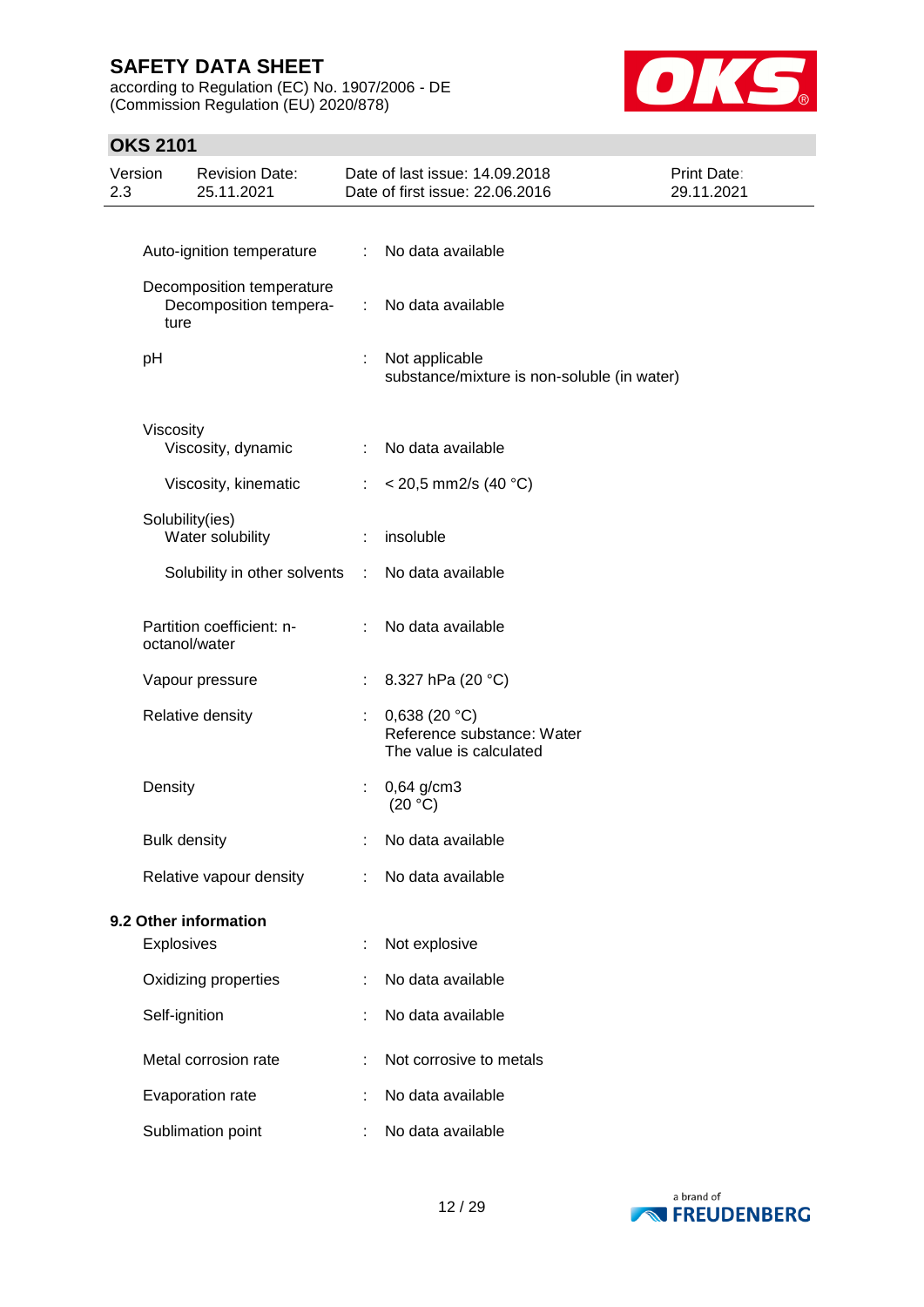according to Regulation (EC) No. 1907/2006 - DE (Commission Regulation (EU) 2020/878)



## **OKS 2101**

| Version | <b>Revision Date:</b> | Date of last issue: 14.09.2018  | <b>Print Date:</b> |
|---------|-----------------------|---------------------------------|--------------------|
| 2.3     | 25.11.2021            | Date of first issue: 22,06,2016 | 29.11.2021         |

Hazardous reactions : No dangerous reaction known under conditions of normal use.

#### **SECTION 10: Stability and reactivity**

#### **10.1 Reactivity**

No hazards to be specially mentioned.

#### **10.2 Chemical stability**

Stable under normal conditions.

#### **10.3 Possibility of hazardous reactions**

**10.4 Conditions to avoid**

Conditions to avoid : Heat, flames and sparks.

#### **10.5 Incompatible materials**

Materials to avoid : Oxidizing agents

#### **10.6 Hazardous decomposition products**

No decomposition if stored and applied as directed.

#### **SECTION 11: Toxicological information**

#### **11.1 Information on hazard classes as defined in Regulation (EC) No 1272/2008**

#### **Acute toxicity**

| <b>Product:</b>            |                                                                                                                                                                              |
|----------------------------|------------------------------------------------------------------------------------------------------------------------------------------------------------------------------|
| Acute oral toxicity        | Acute toxicity estimate: $> 2.000$ mg/kg<br>Method: Calculation method                                                                                                       |
|                            | Remarks: Effects due to ingestion may include:                                                                                                                               |
|                            | Symptoms: Central nervous system depression                                                                                                                                  |
| Acute inhalation toxicity  | Acute toxicity estimate: $>$ 5 mg/l<br>Exposure time: 4 h<br>Test atmosphere: dust/mist<br>Method: Calculation method                                                        |
|                            | Remarks: Respiration of solvent vapour may cause dizziness.                                                                                                                  |
|                            | Symptoms: Inhalation may provoke the following symptoms:,<br>Respiratory disorder, Dizziness, Drowsiness, Vomiting, Fa-<br>tigue, Vertigo, Central nervous system depression |
| Acute dermal toxicity<br>÷ | Acute toxicity estimate: $> 2.000$ mg/kg<br>Method: Calculation method                                                                                                       |
|                            | Symptoms: Redness, Local irritation                                                                                                                                          |

a brand of **EXPRESSION FREUDENBERG**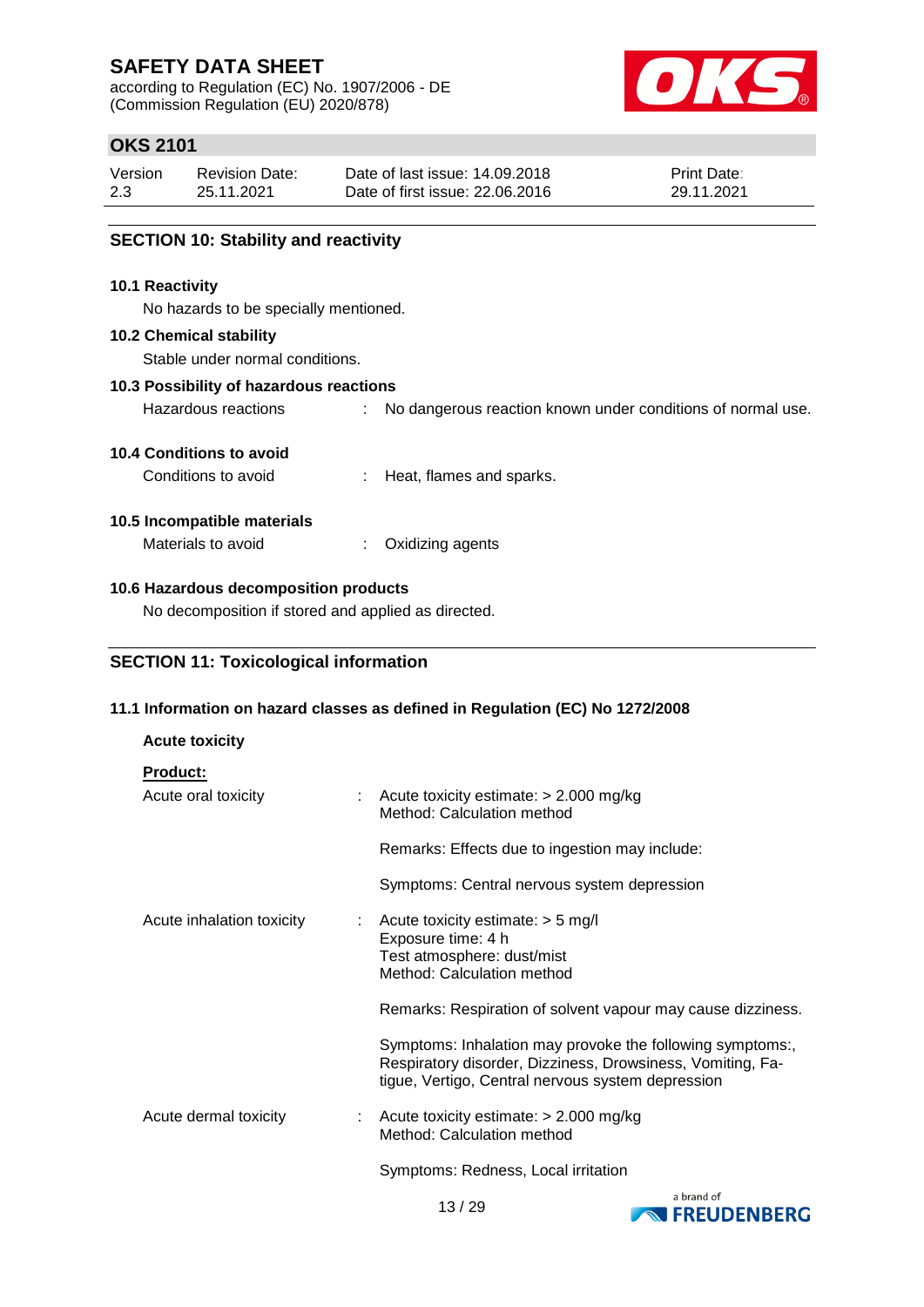according to Regulation (EC) No. 1907/2006 - DE (Commission Regulation (EU) 2020/878)



## **OKS 2101**

| Version | <b>Revision Date:</b> | Date of last issue: 14.09.2018  | <b>Print Date:</b> |
|---------|-----------------------|---------------------------------|--------------------|
| 2.3     | 25.11.2021            | Date of first issue: 22,06,2016 | 29.11.2021         |

## **Components:**

|                                                    |    | Naphtha (petroleum), hydrotreated heavy; Low boiling point ydrogen treated naphtha:                                                              |
|----------------------------------------------------|----|--------------------------------------------------------------------------------------------------------------------------------------------------|
| Acute inhalation toxicity                          | t. | Assessment: The substance or mixture is classified as specific<br>target organ toxicant, single exposure, category 3 with narcot-<br>ic effects. |
| Hydrocarbons, C11-C12, isoalkanes, < 2% aromatics: |    |                                                                                                                                                  |
| Acute oral toxicity                                |    | : LD50 Oral (Rat): $>$ 5.000 mg/kg<br>Method: OECD Test Guideline 401                                                                            |
| Acute dermal toxicity                              |    | : LD50 (Rabbit): $> 5.000$ mg/kg<br>Method: OECD Test Guideline 402                                                                              |
| Hydrocarbons, C6, isoalkanes, <5% n-hexane:        |    |                                                                                                                                                  |
| Acute oral toxicity                                | t. | LD50 Oral (Rat): $> 5.000$ mg/kg                                                                                                                 |
| 2-butoxyethanol:                                   |    |                                                                                                                                                  |
| Acute oral toxicity                                | t. | LD50 (Rat): 1.746 mg/kg                                                                                                                          |
| Acute inhalation toxicity                          |    | : Assessment: The component/mixture is moderately toxic after<br>short term inhalation.                                                          |
| Acute dermal toxicity                              |    | : Assessment: The component/mixture is moderately toxic after<br>single contact with skin.                                                       |
| calcium bis(dinonylnaphthalenesulphonate):         |    |                                                                                                                                                  |
| Acute oral toxicity                                | t. | LD50 (Rat): $> 5.000$ mg/kg                                                                                                                      |
| Acute dermal toxicity                              |    | : LD50 (Rabbit): $> 20.000$ mg/kg                                                                                                                |
| butane:                                            |    |                                                                                                                                                  |
| Acute inhalation toxicity                          |    | : $LC50$ (Rat): 658 mg/l<br>Exposure time: 4 h<br>Test atmosphere: gas                                                                           |
| isobutane:                                         |    |                                                                                                                                                  |
| Acute inhalation toxicity                          |    | LC50 (Rat): 658 mg/l<br>Exposure time: 4 h<br>Test atmosphere: gas                                                                               |
|                                                    |    |                                                                                                                                                  |
| <b>Skin corrosion/irritation</b>                   |    |                                                                                                                                                  |
| Product:<br>Remarks                                |    |                                                                                                                                                  |

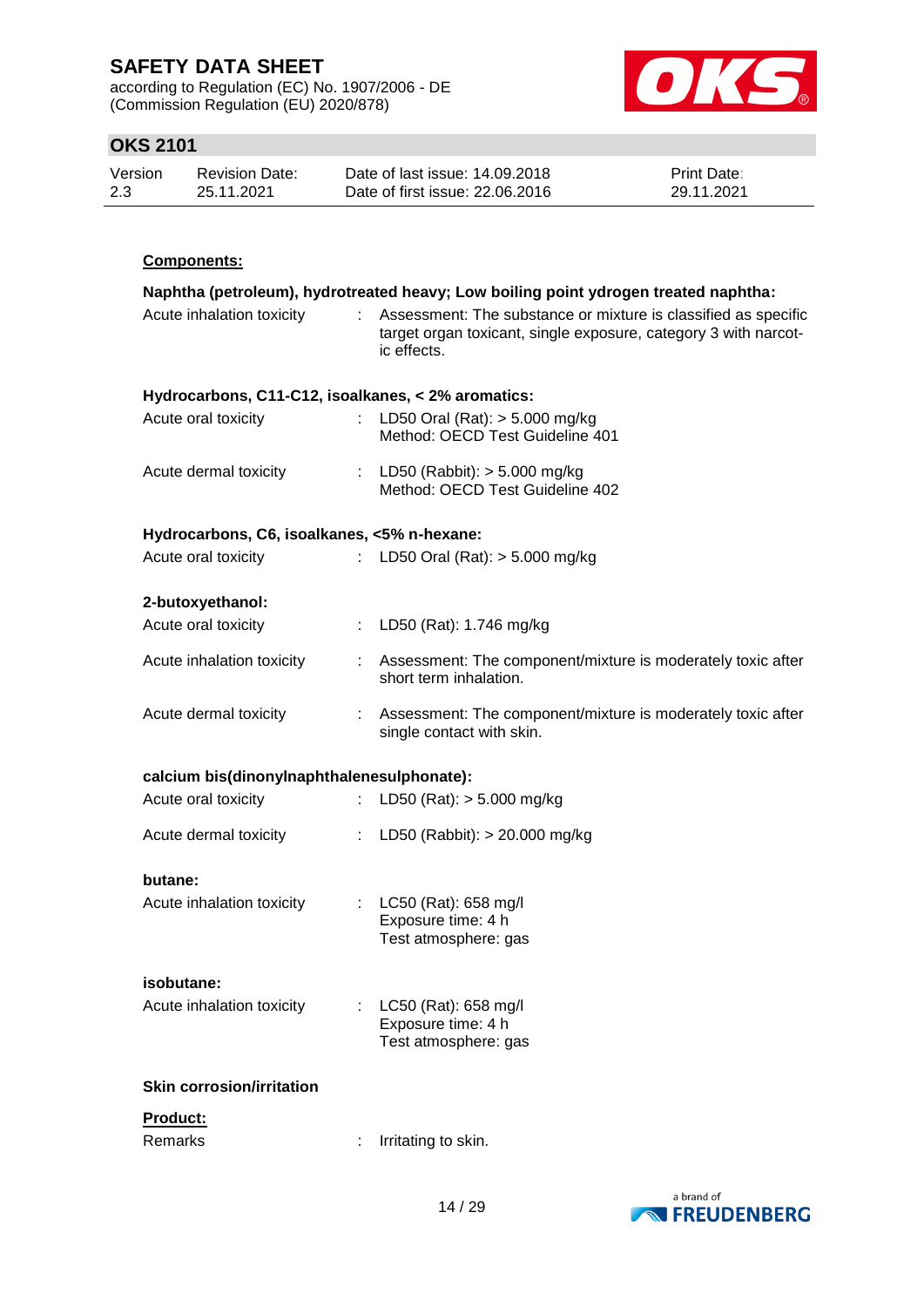according to Regulation (EC) No. 1907/2006 - DE (Commission Regulation (EU) 2020/878)



### **OKS 2101**

| Version<br>2.3 | <b>Revision Date:</b><br>25.11.2021 | Date of last issue: 14.09.2018<br>Date of first issue: 22.06.2016                    | Print Date:<br>29.11.2021 |
|----------------|-------------------------------------|--------------------------------------------------------------------------------------|---------------------------|
|                | Components:                         |                                                                                      |                           |
|                |                                     | Naphtha (petroleum), hydrotreated heavy; Low boiling point ydrogen treated naphtha:  |                           |
| Result         |                                     | Repeated exposure may cause skin dryness or cracking.                                |                           |
|                |                                     | Hydrocarbons, C11-C12, isoalkanes, < 2% aromatics:                                   |                           |
| Result         |                                     | Repeated exposure may cause skin dryness or cracking.<br>÷.                          |                           |
|                |                                     | Hydrocarbons, C6, isoalkanes, <5% n-hexane:                                          |                           |
| Result         |                                     | Skin irritation                                                                      |                           |
|                |                                     | Naphtha (petroleum), hydrotreated light; Low boiling point hydrogen treated naphtha: |                           |
| Species        |                                     | Rabbit                                                                               |                           |
| Result         |                                     | Skin irritation                                                                      |                           |
|                | 2-butoxyethanol:                    |                                                                                      |                           |
| Species        |                                     | Rabbit                                                                               |                           |
|                | Assessment                          | Irritating to skin.                                                                  |                           |
| Result         |                                     | Irritating to skin.                                                                  |                           |
|                |                                     | calcium bis(dinonylnaphthalenesulphonate):                                           |                           |
| Species        |                                     | Rabbit                                                                               |                           |
|                | Assessment                          | Irritating to skin.                                                                  |                           |
| Result         |                                     | Irritating to skin.                                                                  |                           |
|                | Serious eye damage/eye irritation   |                                                                                      |                           |
| Product:       |                                     |                                                                                      |                           |
| Remarks        |                                     | Contact with eyes may cause irritation.                                              |                           |
|                | <u>Components:</u>                  |                                                                                      |                           |
|                | 2-butoxyethanol:                    |                                                                                      |                           |
| Species        |                                     | Rabbit                                                                               |                           |
|                | Assessment                          | Irritating to eyes.                                                                  |                           |
| Result         |                                     | Irritating to eyes.                                                                  |                           |
|                |                                     | calcium bis(dinonylnaphthalenesulphonate):                                           |                           |
| Species        |                                     | Rabbit                                                                               |                           |
|                | Assessment                          | Irritating to eyes.                                                                  |                           |
| Result         |                                     | Irritating to eyes.                                                                  |                           |
|                | Respiratory or skin sensitisation   |                                                                                      |                           |
| Product:       |                                     |                                                                                      |                           |
| Remarks        |                                     | This information is not available.                                                   |                           |
|                |                                     |                                                                                      |                           |

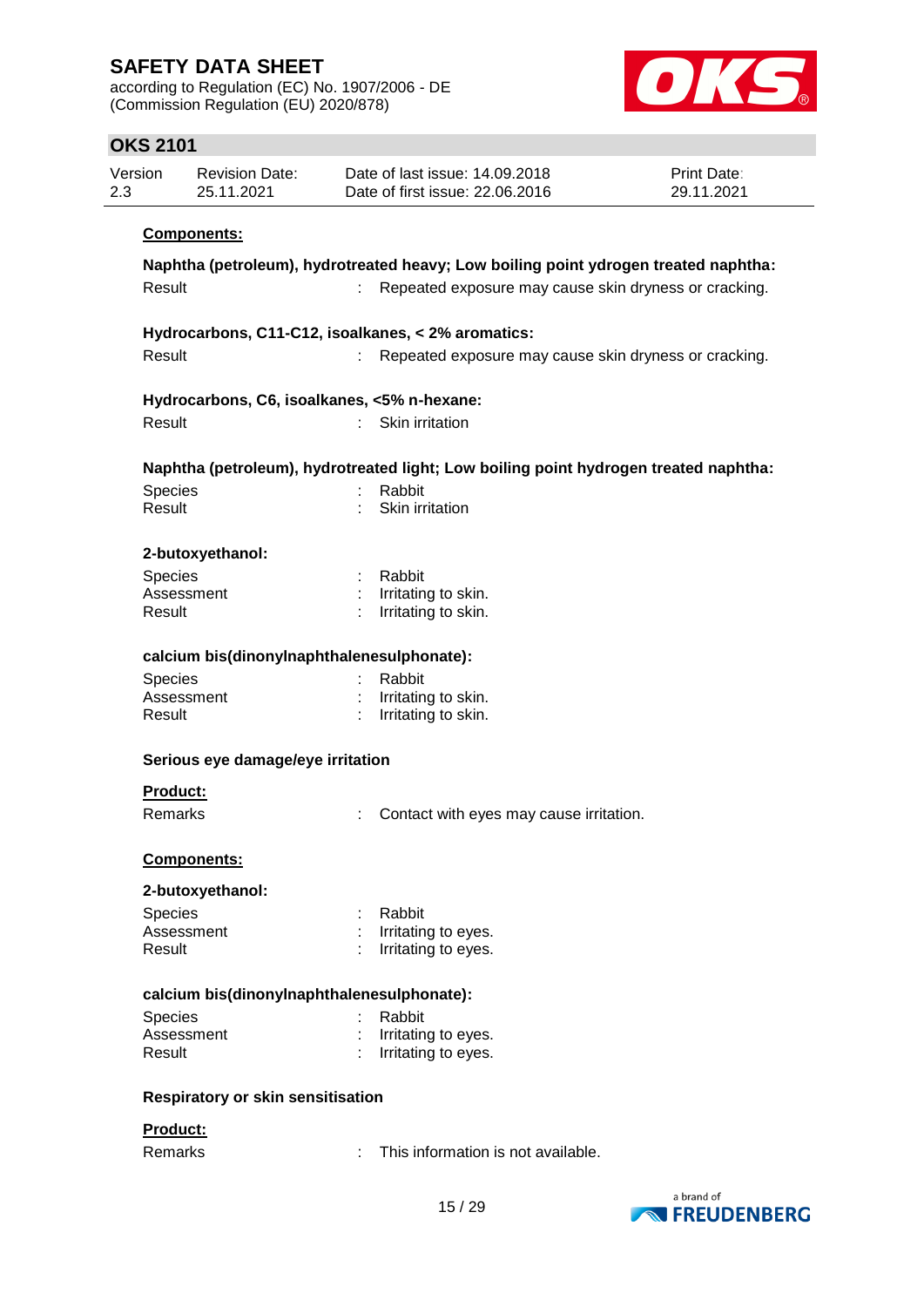according to Regulation (EC) No. 1907/2006 - DE (Commission Regulation (EU) 2020/878)



| <b>OKS 2101</b> |                      |                                            |   |                                                                   |                           |
|-----------------|----------------------|--------------------------------------------|---|-------------------------------------------------------------------|---------------------------|
| Version<br>2.3  |                      | <b>Revision Date:</b><br>25.11.2021        |   | Date of last issue: 14.09.2018<br>Date of first issue: 22.06.2016 | Print Date:<br>29.11.2021 |
|                 |                      | Components:                                |   |                                                                   |                           |
|                 |                      | 2-butoxyethanol:                           |   |                                                                   |                           |
|                 | <b>Test Type</b>     |                                            |   | <b>Maximisation Test</b>                                          |                           |
|                 | <b>Species</b>       |                                            |   | Guinea pig                                                        |                           |
|                 | Assessment<br>Result |                                            |   | Did not cause sensitisation on laboratory animals.                |                           |
|                 |                      |                                            |   | Did not cause sensitisation on laboratory animals.                |                           |
|                 |                      | calcium bis(dinonylnaphthalenesulphonate): |   |                                                                   |                           |
|                 | <b>Species</b>       |                                            |   | Guinea pig                                                        |                           |
|                 | Assessment           |                                            |   | May cause sensitisation by skin contact.                          |                           |
|                 | Result               |                                            |   | May cause sensitisation by skin contact.                          |                           |
|                 |                      | Germ cell mutagenicity                     |   |                                                                   |                           |
|                 | Product:             |                                            |   |                                                                   |                           |
|                 |                      | Genotoxicity in vitro                      |   | Remarks: No data available                                        |                           |
|                 |                      | Genotoxicity in vivo                       |   | Remarks: No data available                                        |                           |
|                 |                      | Components:                                |   |                                                                   |                           |
|                 |                      | 2-butoxyethanol:                           |   |                                                                   |                           |
|                 | sessment             | Germ cell mutagenicity-As- :               |   | In vitro tests did not show mutagenic effects                     |                           |
|                 |                      | Carcinogenicity                            |   |                                                                   |                           |
|                 | <b>Product:</b>      |                                            |   |                                                                   |                           |
|                 | Remarks              |                                            |   | No data available                                                 |                           |
|                 |                      | Components:                                |   |                                                                   |                           |
|                 |                      | 2-butoxyethanol:                           |   |                                                                   |                           |
|                 | ment                 | Carcinogenicity - Assess-                  | ÷ | Animal testing did not show any carcinogenic effects.             |                           |
|                 |                      | <b>Reproductive toxicity</b>               |   |                                                                   |                           |
|                 | Product:             |                                            |   |                                                                   |                           |
|                 |                      | Effects on fertility                       |   | Remarks: No data available                                        |                           |
|                 |                      |                                            |   |                                                                   |                           |
|                 | ment                 | Effects on foetal develop-                 |   | Remarks: No data available                                        |                           |
|                 |                      |                                            |   |                                                                   |                           |
|                 |                      |                                            |   |                                                                   |                           |

## **Components:**

**2-butoxyethanol:**

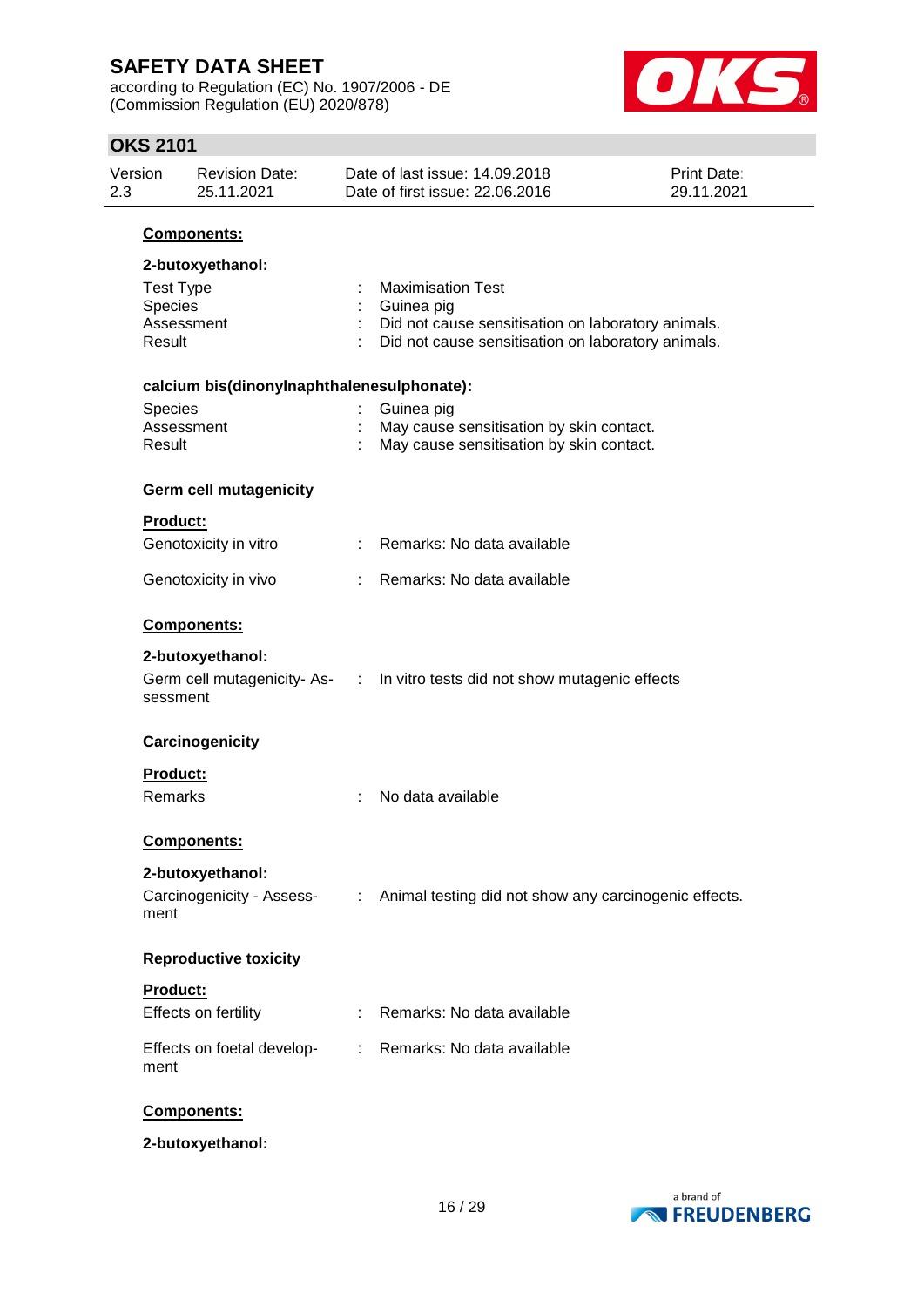according to Regulation (EC) No. 1907/2006 - DE (Commission Regulation (EU) 2020/878)



## **OKS 2101**

| Version<br>2.3 |                                             | <b>Revision Date:</b><br>25.11.2021         |                             | Date of last issue: 14.09.2018<br>Date of first issue: 22.06.2016                                                                             | <b>Print Date:</b><br>29.11.2021 |
|----------------|---------------------------------------------|---------------------------------------------|-----------------------------|-----------------------------------------------------------------------------------------------------------------------------------------------|----------------------------------|
|                | sessment                                    | Reproductive toxicity - As-                 | $\mathcal{L}^{\mathcal{L}}$ | - Fertility -<br>No toxicity to reproduction<br>- Teratogenicity -                                                                            |                                  |
|                |                                             |                                             |                             | Animal testing did not show any effects on foetal develop-<br>ment.                                                                           |                                  |
|                |                                             | calcium bis(dinonylnaphthalenesulphonate):  |                             |                                                                                                                                               |                                  |
|                |                                             | Reproductive toxicity - As- : - Fertility - |                             |                                                                                                                                               |                                  |
|                | sessment                                    |                                             |                             | No toxicity to reproduction                                                                                                                   |                                  |
|                |                                             | <b>STOT - single exposure</b>               |                             |                                                                                                                                               |                                  |
|                |                                             | Components:                                 |                             |                                                                                                                                               |                                  |
|                | pentane:                                    |                                             |                             |                                                                                                                                               |                                  |
|                | Assessment                                  |                                             |                             | May cause drowsiness or dizziness.                                                                                                            |                                  |
|                |                                             |                                             |                             | Naphtha (petroleum), hydrotreated heavy; Low boiling point ydrogen treated naphtha:                                                           |                                  |
|                | Assessment                                  | Exposure routes                             |                             | Inhalation<br>The substance or mixture is classified as specific target organ<br>toxicant, single exposure, category 3 with narcotic effects. |                                  |
|                | Hydrocarbons, C6, isoalkanes, <5% n-hexane: |                                             |                             |                                                                                                                                               |                                  |
|                | Assessment                                  |                                             | ÷                           | May cause drowsiness or dizziness.                                                                                                            |                                  |
|                |                                             |                                             |                             | Naphtha (petroleum), hydrotreated light; Low boiling point hydrogen treated naphtha:                                                          |                                  |
|                | Assessment                                  |                                             |                             | May cause drowsiness or dizziness.                                                                                                            |                                  |
|                |                                             | 2-butoxyethanol:                            |                             |                                                                                                                                               |                                  |
|                | Assessment                                  |                                             |                             | The substance or mixture is not classified as specific target<br>organ toxicant, single exposure.                                             |                                  |
|                |                                             | calcium bis(dinonylnaphthalenesulphonate):  |                             |                                                                                                                                               |                                  |
|                | Assessment                                  |                                             |                             | The substance or mixture is not classified as specific target<br>organ toxicant, single exposure.                                             |                                  |
|                |                                             | <b>STOT - repeated exposure</b>             |                             |                                                                                                                                               |                                  |
|                |                                             | Components:                                 |                             |                                                                                                                                               |                                  |
|                |                                             | 2-butoxyethanol:                            |                             |                                                                                                                                               |                                  |
|                | Assessment                                  |                                             |                             | The substance or mixture is not classified as specific target<br>organ toxicant, repeated exposure.                                           |                                  |

#### **calcium bis(dinonylnaphthalenesulphonate):**

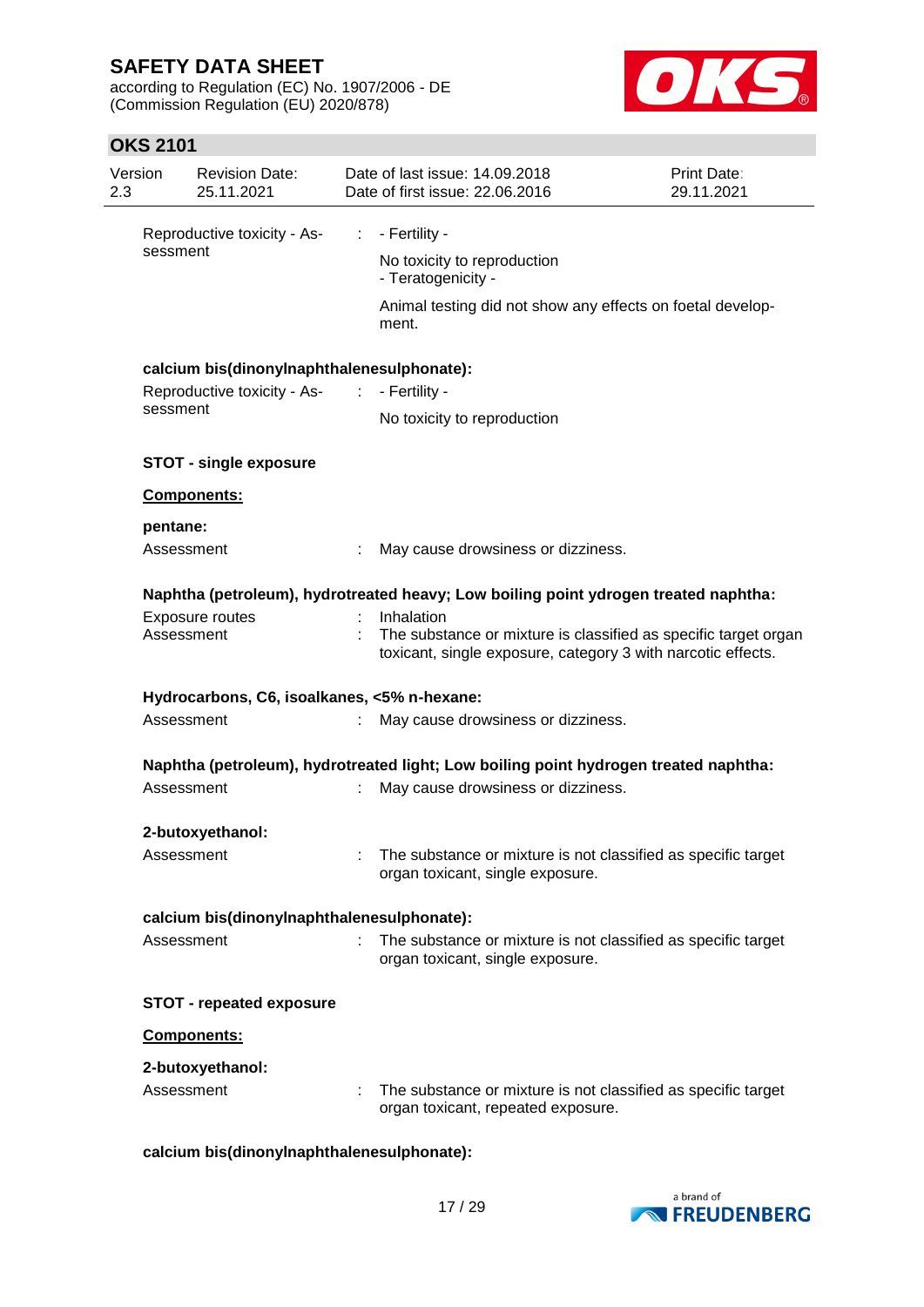according to Regulation (EC) No. 1907/2006 - DE (Commission Regulation (EU) 2020/878)



## **OKS 2101**

| Version<br>2.3 |                                                                                                                                       | <b>Revision Date:</b><br>25.11.2021           |  | Date of last issue: 14.09.2018<br>Date of first issue: 22.06.2016                                                                                                                | <b>Print Date:</b><br>29.11.2021 |  |  |
|----------------|---------------------------------------------------------------------------------------------------------------------------------------|-----------------------------------------------|--|----------------------------------------------------------------------------------------------------------------------------------------------------------------------------------|----------------------------------|--|--|
|                | Assessment                                                                                                                            |                                               |  | The substance or mixture is not classified as specific target<br>organ toxicant, repeated exposure.                                                                              |                                  |  |  |
|                |                                                                                                                                       | <b>Repeated dose toxicity</b>                 |  |                                                                                                                                                                                  |                                  |  |  |
|                | Product:                                                                                                                              |                                               |  |                                                                                                                                                                                  |                                  |  |  |
|                | <b>Remarks</b>                                                                                                                        |                                               |  | This information is not available.                                                                                                                                               |                                  |  |  |
|                |                                                                                                                                       | <b>Aspiration toxicity</b>                    |  |                                                                                                                                                                                  |                                  |  |  |
|                | <b>Product:</b>                                                                                                                       |                                               |  |                                                                                                                                                                                  |                                  |  |  |
|                |                                                                                                                                       | May be fatal if swallowed and enters airways. |  |                                                                                                                                                                                  |                                  |  |  |
|                |                                                                                                                                       | May be fatal if swallowed and enters airways. |  |                                                                                                                                                                                  |                                  |  |  |
|                |                                                                                                                                       | Components:                                   |  |                                                                                                                                                                                  |                                  |  |  |
|                | pentane:                                                                                                                              |                                               |  |                                                                                                                                                                                  |                                  |  |  |
|                |                                                                                                                                       | May be fatal if swallowed and enters airways. |  |                                                                                                                                                                                  |                                  |  |  |
|                | Naphtha (petroleum), hydrotreated heavy; Low boiling point ydrogen treated naphtha:<br>May be fatal if swallowed and enters airways.  |                                               |  |                                                                                                                                                                                  |                                  |  |  |
|                | Hydrocarbons, C11-C12, isoalkanes, < 2% aromatics:<br>May be fatal if swallowed and enters airways.                                   |                                               |  |                                                                                                                                                                                  |                                  |  |  |
|                | Hydrocarbons, C6, isoalkanes, <5% n-hexane:<br>May be fatal if swallowed and enters airways.                                          |                                               |  |                                                                                                                                                                                  |                                  |  |  |
|                | Naphtha (petroleum), hydrotreated light; Low boiling point hydrogen treated naphtha:<br>May be fatal if swallowed and enters airways. |                                               |  |                                                                                                                                                                                  |                                  |  |  |
|                | 2-butoxyethanol:<br>No aspiration toxicity classification                                                                             |                                               |  |                                                                                                                                                                                  |                                  |  |  |
|                | calcium bis(dinonylnaphthalenesulphonate):<br>No aspiration toxicity classification                                                   |                                               |  |                                                                                                                                                                                  |                                  |  |  |
|                |                                                                                                                                       | 11.2 Information on other hazards             |  |                                                                                                                                                                                  |                                  |  |  |
|                |                                                                                                                                       | <b>Endocrine disrupting properties</b>        |  |                                                                                                                                                                                  |                                  |  |  |
|                | Product:                                                                                                                              |                                               |  |                                                                                                                                                                                  |                                  |  |  |
|                | Assessment                                                                                                                            |                                               |  | The substance/mixture does not contain components consid-<br>ered to have endocrine disrupting properties according to<br>REACH Article 57(f) or Commission Delegated regulation |                                  |  |  |

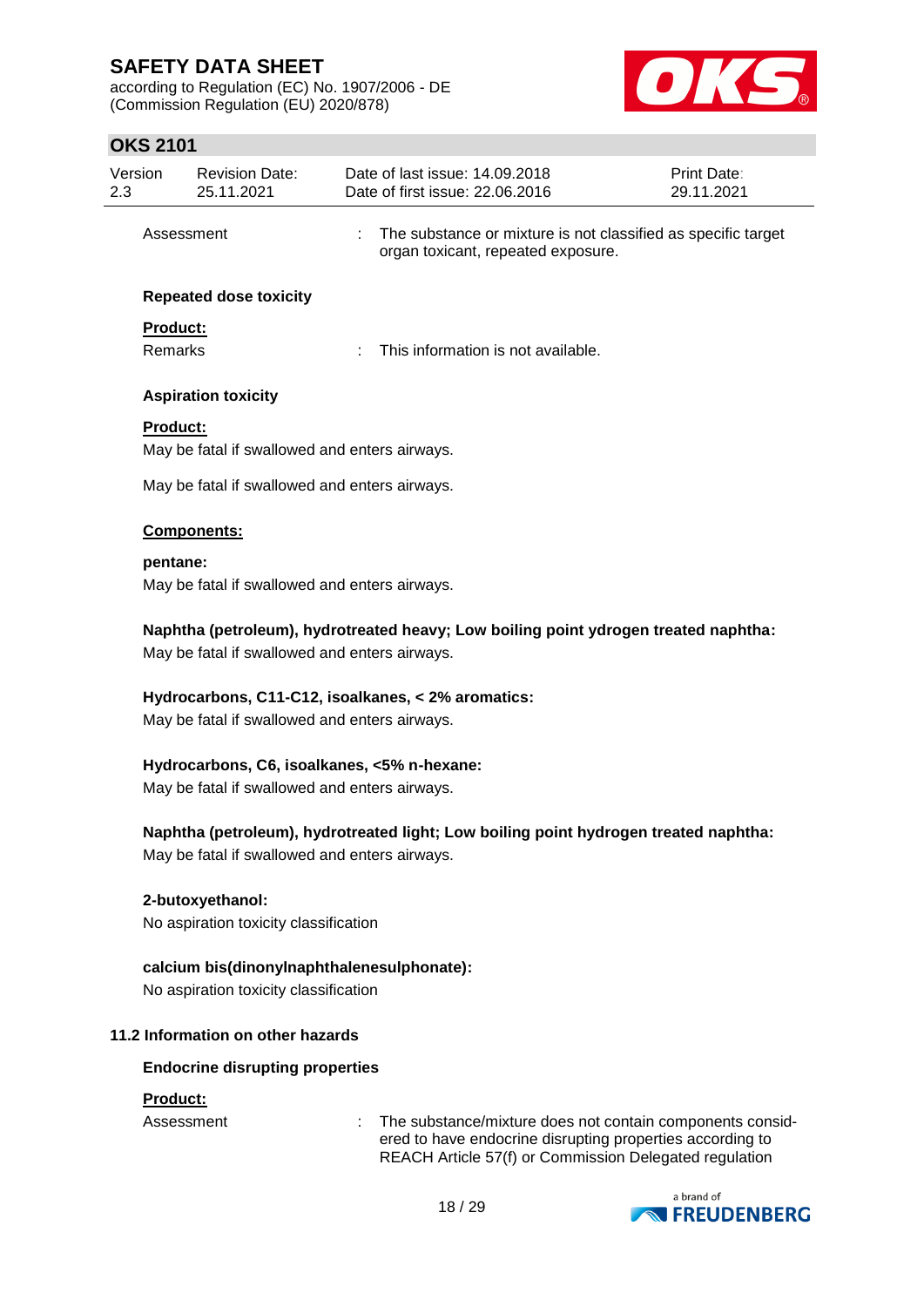according to Regulation (EC) No. 1907/2006 - DE (Commission Regulation (EU) 2020/878)



## **OKS 2101**

| Version<br>2.3             | <b>Revision Date:</b><br>25.11.2021 | Date of last issue: 14,09,2018<br>Date of first issue: 22.06.2016                            | Print Date:<br>29.11.2021 |
|----------------------------|-------------------------------------|----------------------------------------------------------------------------------------------|---------------------------|
|                            |                                     | (EU) 2017/2100 or Commission Regulation (EU) 2018/605 at<br>levels of 0.1% or higher.        |                           |
|                            | <b>Further information</b>          |                                                                                              |                           |
| <b>Product:</b><br>Remarks |                                     | Ingestion causes irritation of upper respiratory system and<br>gastrointestinal disturbance. |                           |

## **SECTION 12: Ecological information**

### **12.1 Toxicity**

| <b>Product:</b>                                                                     |                |                                                                                                         |
|-------------------------------------------------------------------------------------|----------------|---------------------------------------------------------------------------------------------------------|
| Toxicity to fish                                                                    |                | Remarks: Toxic to aquatic organisms, may cause long-term<br>adverse effects in the aquatic environment. |
| Toxicity to daphnia and other : Remarks: No data available<br>aquatic invertebrates |                |                                                                                                         |
| Toxicity to algae/aquatic<br>plants                                                 |                | : Remarks: No data available                                                                            |
| Toxicity to microorganisms                                                          |                | Remarks: No data available                                                                              |
| Components:                                                                         |                |                                                                                                         |
| pentane:                                                                            |                |                                                                                                         |
| <b>Ecotoxicology Assessment</b>                                                     |                |                                                                                                         |
| Chronic aquatic toxicity                                                            | $\mathbb{R}^n$ | Toxic to aquatic life with long lasting effects.                                                        |
|                                                                                     |                | Naphtha (petroleum), hydrotreated heavy; Low boiling point ydrogen treated naphtha:                     |
| <b>Ecotoxicology Assessment</b>                                                     |                |                                                                                                         |
| Acute aquatic toxicity                                                              |                | : Toxic to aquatic life.                                                                                |
| Chronic aquatic toxicity                                                            |                | Toxic to aquatic life with long lasting effects.                                                        |
| Hydrocarbons, C6, isoalkanes, <5% n-hexane:                                         |                |                                                                                                         |
| aquatic invertebrates                                                               |                | Toxicity to daphnia and other : EC50 (Daphnia magna (Water flea)): > 1 - 10 mg/l<br>Exposure time: 48 h |
|                                                                                     |                | Naphtha (petroleum), hydrotreated light; Low boiling point hydrogen treated naphtha:                    |
| <b>Ecotoxicology Assessment</b>                                                     |                |                                                                                                         |
| Chronic aquatic toxicity                                                            | ÷.             | Toxic to aquatic life with long lasting effects.                                                        |

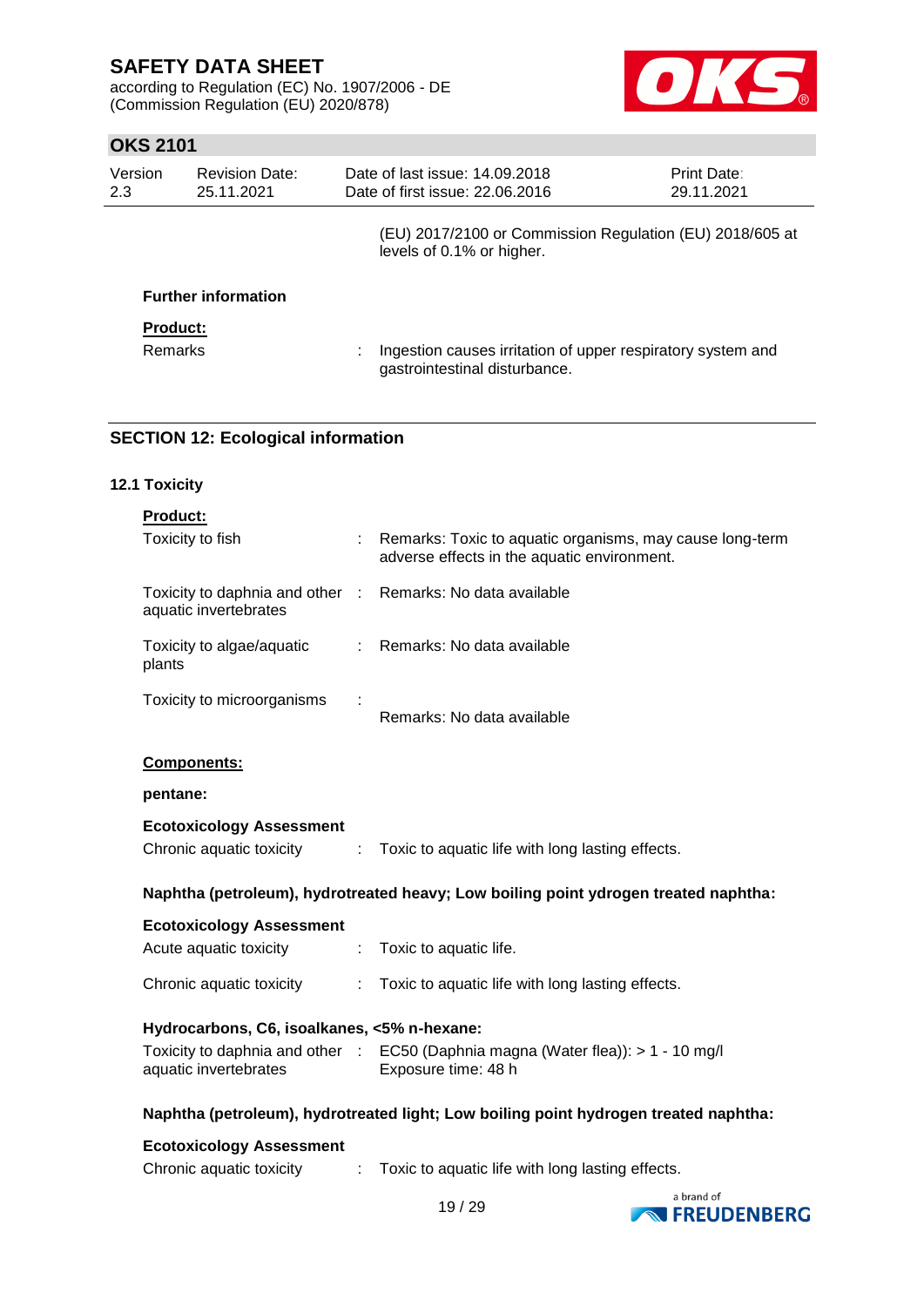according to Regulation (EC) No. 1907/2006 - DE (Commission Regulation (EU) 2020/878)



## **OKS 2101**

| 2.3 | ,,,,,,,,,<br>Version | <b>Revision Date:</b><br>25.11.2021                            |           | Date of last issue: 14.09.2018<br>Date of first issue: 22.06.2016                                                                                                                     | <b>Print Date:</b><br>29.11.2021                            |
|-----|----------------------|----------------------------------------------------------------|-----------|---------------------------------------------------------------------------------------------------------------------------------------------------------------------------------------|-------------------------------------------------------------|
|     |                      |                                                                |           |                                                                                                                                                                                       |                                                             |
|     |                      | 2-butoxyethanol:                                               |           |                                                                                                                                                                                       |                                                             |
|     |                      | Toxicity to fish                                               | ÷         | LC50 (Oncorhynchus mykiss (rainbow trout)): 1.474 mg/l<br>Exposure time: 96 h<br>Test Type: static test<br>Method: OECD Test Guideline 203                                            |                                                             |
|     |                      | Toxicity to daphnia and other :<br>aquatic invertebrates       |           | EC50 (Daphnia magna (Water flea)): 1.550 mg/l<br>Exposure time: 48 h<br>Test Type: Immobilization<br>Method: OECD Test Guideline 202                                                  |                                                             |
|     | plants               | Toxicity to algae/aquatic                                      | ÷.        | mg/l<br>Exposure time: 72 h<br>Method: OECD Test Guideline 201                                                                                                                        | EC50 (Pseudokirchneriella subcapitata (green algae)): 1.840 |
|     | icity)               | Toxicity to fish (Chronic tox-                                 |           | $NOEC:$ > 100 mg/l<br>Exposure time: 21 d<br>Species: Danio rerio (zebra fish)                                                                                                        |                                                             |
|     | ic toxicity)         | Toxicity to daphnia and other<br>aquatic invertebrates (Chron- | $\cdot$ : | NOEC: 100 mg/l<br>Exposure time: 21 d<br>Species: Daphnia magna (Water flea)<br><b>Test Type: Reproduction Test</b><br>Method: OECD Test Guideline 211                                |                                                             |
|     |                      |                                                                |           |                                                                                                                                                                                       |                                                             |
|     |                      | calcium bis(dinonylnaphthalenesulphonate):<br>Toxicity to fish |           | LC50 (Cyprinus carpio (Carp)): > 0,28 mg/l<br>Exposure time: 96 h<br>Test Type: static test<br>Method: OECD Test Guideline 203<br>Remarks: No toxicity at the limit of solubility     |                                                             |
|     |                      | Toxicity to daphnia and other :<br>aquatic invertebrates       |           | EC50 (Daphnia magna (Water flea)): > 0,27 mg/l<br>Exposure time: 48 h<br>Test Type: static test<br>Method: OECD Test Guideline 202<br>Remarks: No toxicity at the limit of solubility |                                                             |
|     |                      |                                                                |           |                                                                                                                                                                                       |                                                             |
|     |                      | <b>Ecotoxicology Assessment</b><br>Chronic aquatic toxicity    |           | This product has no known ecotoxicological effects.                                                                                                                                   |                                                             |
|     |                      | 12.2 Persistence and degradability                             |           |                                                                                                                                                                                       |                                                             |
|     | Product:             |                                                                |           |                                                                                                                                                                                       |                                                             |
|     |                      | Biodegradability                                               |           | Remarks: No data available                                                                                                                                                            |                                                             |
|     | ity                  | Physico-chemical removabil- :                                  |           | Remarks: No data available                                                                                                                                                            |                                                             |

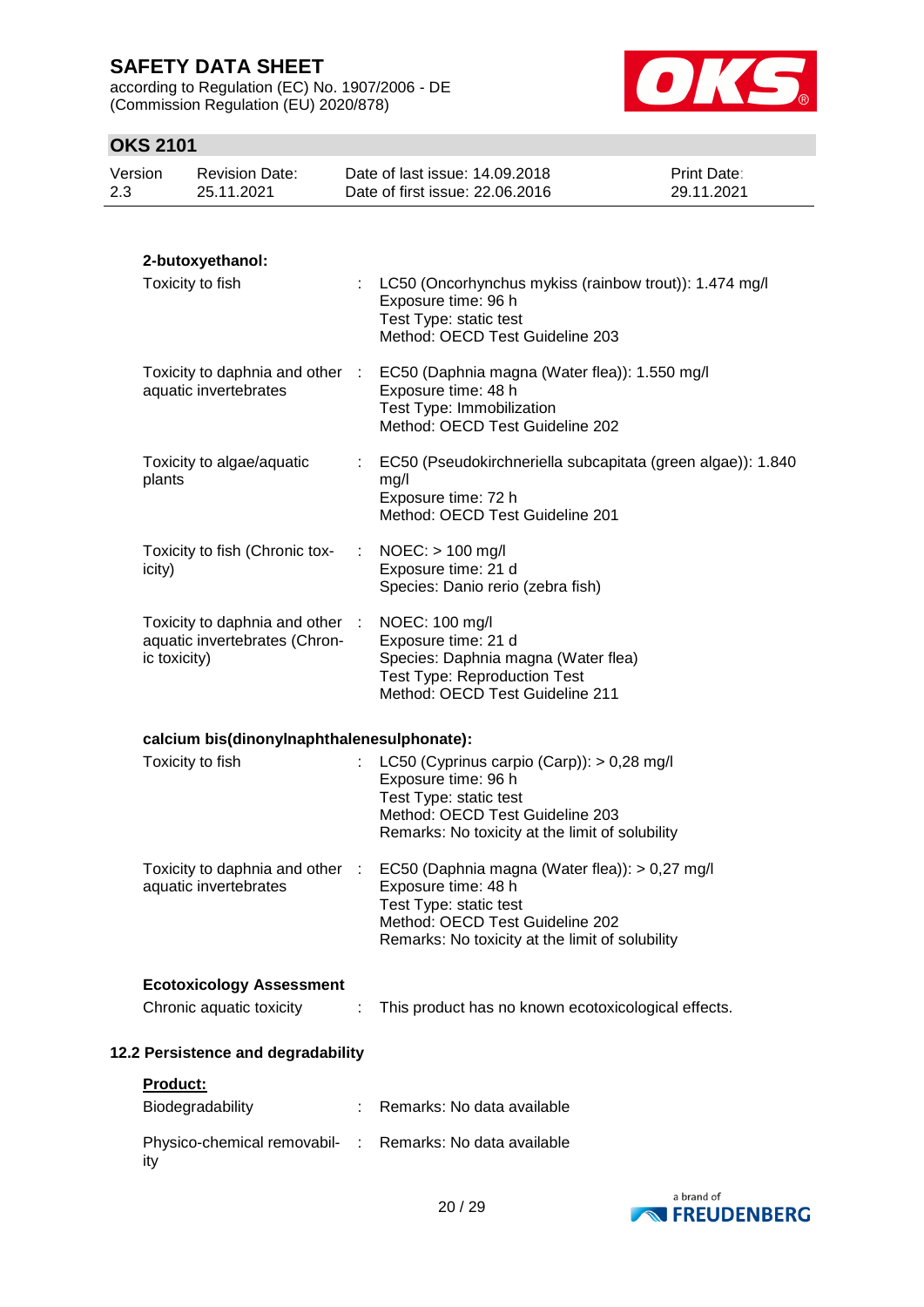according to Regulation (EC) No. 1907/2006 - DE (Commission Regulation (EU) 2020/878)



## **OKS 2101**

| Version | Revision Date: | Date of last issue: 14.09.2018  | <b>Print Date:</b> |
|---------|----------------|---------------------------------|--------------------|
| 2.3     | 25.11.2021     | Date of first issue: 22,06,2016 | 29.11.2021         |

| <b>Components:</b>                          |                                                                                                                                          |
|---------------------------------------------|------------------------------------------------------------------------------------------------------------------------------------------|
|                                             | Hydrocarbons, C11-C12, isoalkanes, < 2% aromatics:                                                                                       |
| Biodegradability                            | Result: Not readily biodegradable.<br>t.                                                                                                 |
| Hydrocarbons, C6, isoalkanes, <5% n-hexane: |                                                                                                                                          |
| Biodegradability                            | Result: Not rapidly biodegradable                                                                                                        |
| 2-butoxyethanol:                            |                                                                                                                                          |
| Biodegradability                            | : Test Type: aerobic<br>Result: rapidly biodegradable<br>Biodegradation: 90 %<br>Exposure time: 28 d<br>Method: OECD Test Guideline 301B |
| calcium bis(dinonylnaphthalenesulphonate):  |                                                                                                                                          |
| Biodegradability                            | Result: Not readily biodegradable.                                                                                                       |

#### **12.3 Bioaccumulative potential**

#### **Product:**

| <b>Bioaccumulation</b> | Remarks: This mixture contains no substance considered to                                               |
|------------------------|---------------------------------------------------------------------------------------------------------|
|                        | be persistent, bioaccumulating and toxic (PBT).                                                         |
|                        | This mixture contains no substance considered to be very<br>persistent and very bioaccumulating (vPvB). |

#### **Components:**

| Hydrocarbons, C11-C12, isoalkanes, < 2% aromatics:<br><b>Bioaccumulation</b> | Remarks: No data available |
|------------------------------------------------------------------------------|----------------------------|
| Partition coefficient: n-<br>octanol/water                                   | Remarks: No data available |
| Hydrocarbons, C6, isoalkanes, <5% n-hexane:                                  |                            |
|                                                                              |                            |
| <b>Bioaccumulation</b>                                                       | Remarks: No data available |
| Partition coefficient: n-<br>octanol/water                                   | log Pow: 4                 |
| 2-butoxyethanol:                                                             |                            |

| <b>Bioaccumulation</b>                     | Bioconcentration factor (BCF): 2,5                           |
|--------------------------------------------|--------------------------------------------------------------|
| Partition coefficient: n-<br>octanol/water | : $log Pow: 0.81 (25 °C)$<br>Method: OECD Test Guideline 107 |

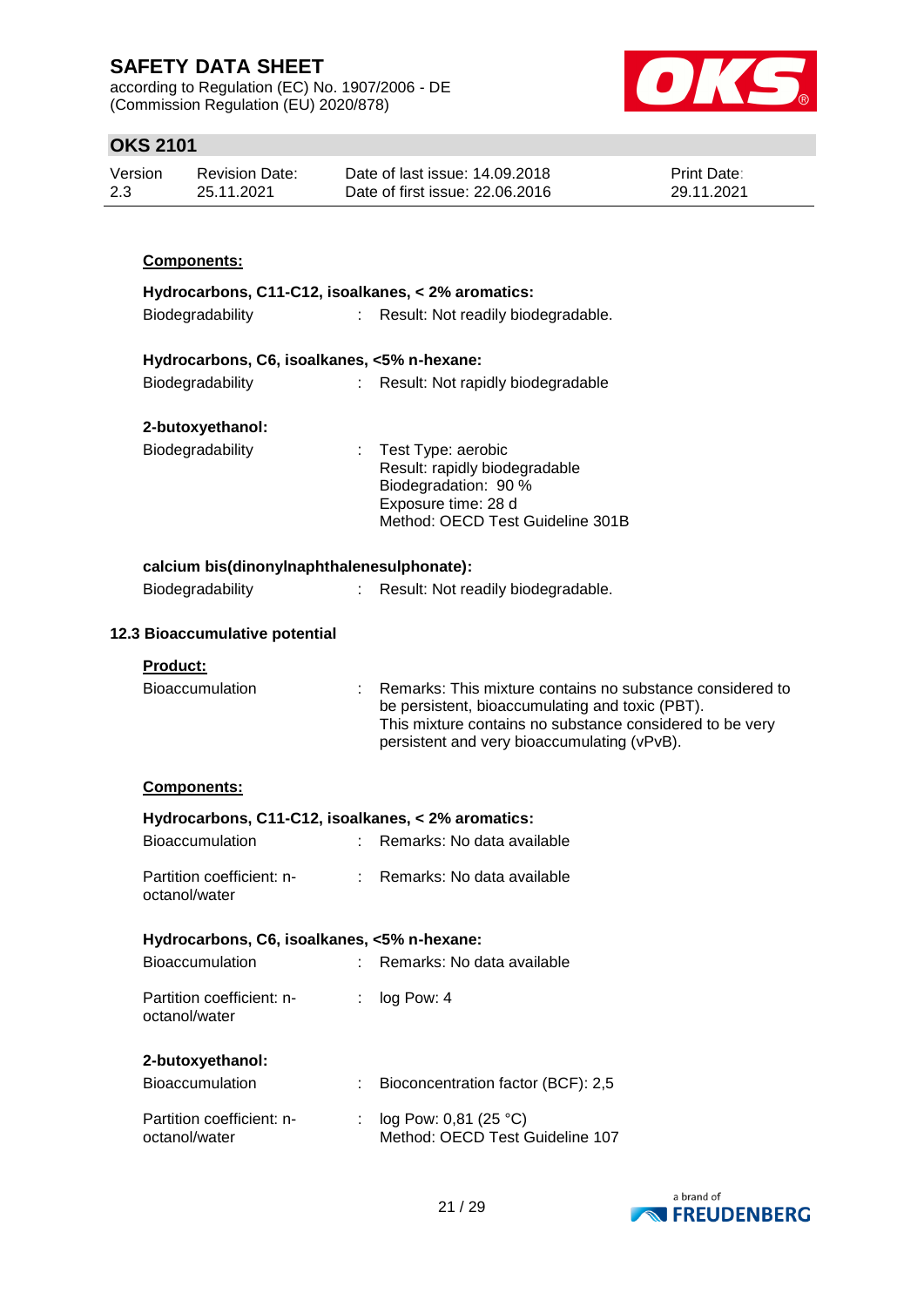according to Regulation (EC) No. 1907/2006 - DE (Commission Regulation (EU) 2020/878)



## **OKS 2101**

| Version<br>2.3        |                                            | <b>Revision Date:</b><br>25.11.2021                |                | Date of last issue: 14.09.2018<br>Date of first issue: 22.06.2016                                                                                                                                          | Print Date:<br>29.11.2021 |  |  |
|-----------------------|--------------------------------------------|----------------------------------------------------|----------------|------------------------------------------------------------------------------------------------------------------------------------------------------------------------------------------------------------|---------------------------|--|--|
|                       | calcium bis(dinonylnaphthalenesulphonate): |                                                    |                |                                                                                                                                                                                                            |                           |  |  |
|                       | Partition coefficient: n-<br>octanol/water |                                                    | t.             | log Pow: 10,96                                                                                                                                                                                             |                           |  |  |
|                       | butane:                                    |                                                    |                |                                                                                                                                                                                                            |                           |  |  |
|                       |                                            | Partition coefficient: n-<br>octanol/water         |                | log Pow: 2,89<br>Method: OECD Test Guideline 107                                                                                                                                                           |                           |  |  |
|                       | propane:                                   |                                                    |                |                                                                                                                                                                                                            |                           |  |  |
|                       |                                            | Partition coefficient: n-<br>octanol/water         |                | log Pow: 2,36                                                                                                                                                                                              |                           |  |  |
|                       | isobutane:                                 |                                                    |                |                                                                                                                                                                                                            |                           |  |  |
|                       |                                            | Partition coefficient: n-<br>octanol/water         | $\mathbb{R}^n$ | log Pow: 2,88<br>Method: OECD Test Guideline 107                                                                                                                                                           |                           |  |  |
| 12.4 Mobility in soil |                                            |                                                    |                |                                                                                                                                                                                                            |                           |  |  |
|                       | Product:                                   |                                                    |                |                                                                                                                                                                                                            |                           |  |  |
|                       | Mobility                                   |                                                    |                | Remarks: No data available                                                                                                                                                                                 |                           |  |  |
|                       |                                            | Distribution among environ-<br>mental compartments | t.             | Remarks: No data available                                                                                                                                                                                 |                           |  |  |
|                       |                                            | 12.5 Results of PBT and vPvB assessment            |                |                                                                                                                                                                                                            |                           |  |  |
|                       | <b>Product:</b>                            |                                                    |                |                                                                                                                                                                                                            |                           |  |  |
|                       | Assessment                                 |                                                    | ÷.             | This substance/mixture contains no components considered<br>to be either persistent, bioaccumulative and toxic (PBT), or<br>very persistent and very bioaccumulative (vPvB) at levels of<br>0.1% or higher |                           |  |  |
|                       |                                            | Components:                                        |                |                                                                                                                                                                                                            |                           |  |  |
|                       | calcium bis(dinonylnaphthalenesulphonate): |                                                    |                |                                                                                                                                                                                                            |                           |  |  |
|                       | Assessment                                 |                                                    |                | Non-classified PBT substance. Non-classified vPvB sub-<br>stance.                                                                                                                                          |                           |  |  |
|                       |                                            | 12.6 Endocrine disrupting properties               |                |                                                                                                                                                                                                            |                           |  |  |
|                       | Product:                                   |                                                    |                |                                                                                                                                                                                                            |                           |  |  |
|                       | Assessment                                 |                                                    |                | The substance/mixture does not contain components consid-<br>ered to have endocrine disrupting properties according to                                                                                     |                           |  |  |

ered to have endocrine disrupting properties according to REACH Article 57(f) or Commission Delegated regulation (EU) 2017/2100 or Commission Regulation (EU) 2018/605 at levels of 0.1% or higher.

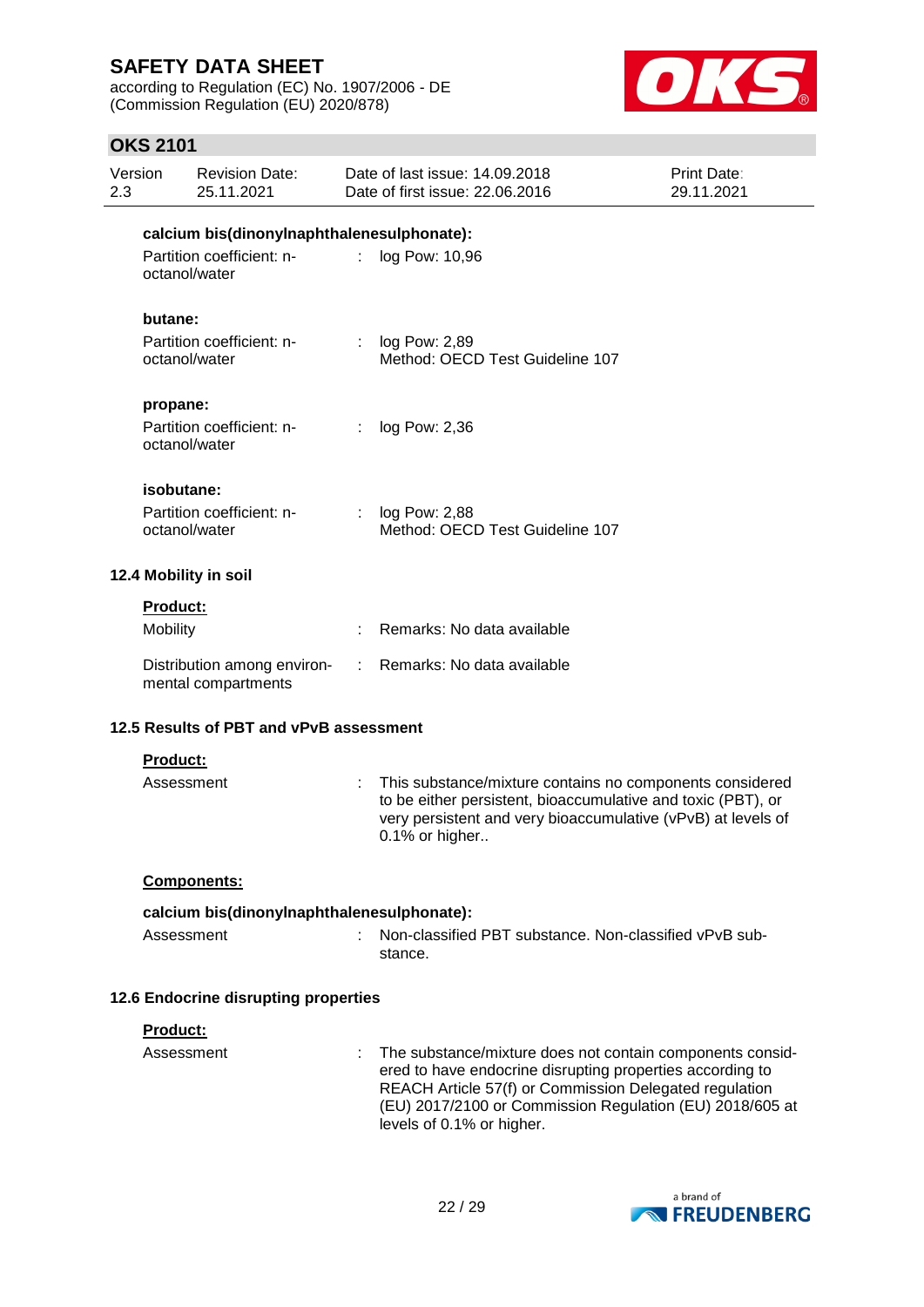according to Regulation (EC) No. 1907/2006 - DE (Commission Regulation (EU) 2020/878)



## **OKS 2101**

| Version | <b>Revision Date:</b> | Date of last issue: 14.09.2018  | <b>Print Date:</b> |
|---------|-----------------------|---------------------------------|--------------------|
| 2.3     | 25.11.2021            | Date of first issue: 22,06,2016 | 29.11.2021         |

#### **12.7 Other adverse effects**

#### **Product:**

| Additional ecological infor- | Toxic to aquatic life with long lasting effects. |
|------------------------------|--------------------------------------------------|
| mation                       |                                                  |

#### **SECTION 13: Disposal considerations**

| 13.1 Waste treatment methods |    |                                                                                                                                                                                                                     |
|------------------------------|----|---------------------------------------------------------------------------------------------------------------------------------------------------------------------------------------------------------------------|
| Product                      | t. | Do not dispose of with domestic refuse.<br>Dispose of as hazardous waste in compliance with local and<br>national regulations.                                                                                      |
|                              |    | Waste codes should be assigned by the user based on the<br>application for which the product was used.                                                                                                              |
| Contaminated packaging       | ÷  | Packaging that is not properly emptied must be disposed of as<br>the unused product.<br>Offer empty spray cans to an established disposal company.<br>Pressurized container: Do not pierce or burn, even after use. |
|                              |    | The following Waste Codes are only suggestions:                                                                                                                                                                     |
| Waste Code                   | t. | unused product, packagings not completely emptied<br>16 05 04*, gases in pressure containers (including halons)<br>containing hazardous substances                                                                  |

#### **SECTION 14: Transport information**

#### **14.1 UN number or ID number**

| <b>ADN</b>                   |               | $\therefore$ UN 1950                                                      |
|------------------------------|---------------|---------------------------------------------------------------------------|
| <b>ADR</b>                   | $\mathcal{L}$ | <b>UN 1950</b>                                                            |
| <b>RID</b>                   |               | $\therefore$ UN 1950                                                      |
| <b>IMDG</b>                  |               | $\therefore$ UN 1950                                                      |
| <b>IATA</b>                  |               | $\therefore$ UN 1950                                                      |
| 14.2 UN proper shipping name |               |                                                                           |
| <b>ADN</b>                   |               | : AEROSOLS                                                                |
| <b>ADR</b>                   |               | : AEROSOLS<br>$\left( \right)$                                            |
| <b>RID</b>                   |               | : AEROSOLS                                                                |
| <b>IMDG</b>                  | ÷.            | <b>AEROSOLS</b><br>(naphtha (petroleum), hydrotreated light, cyclohexane) |

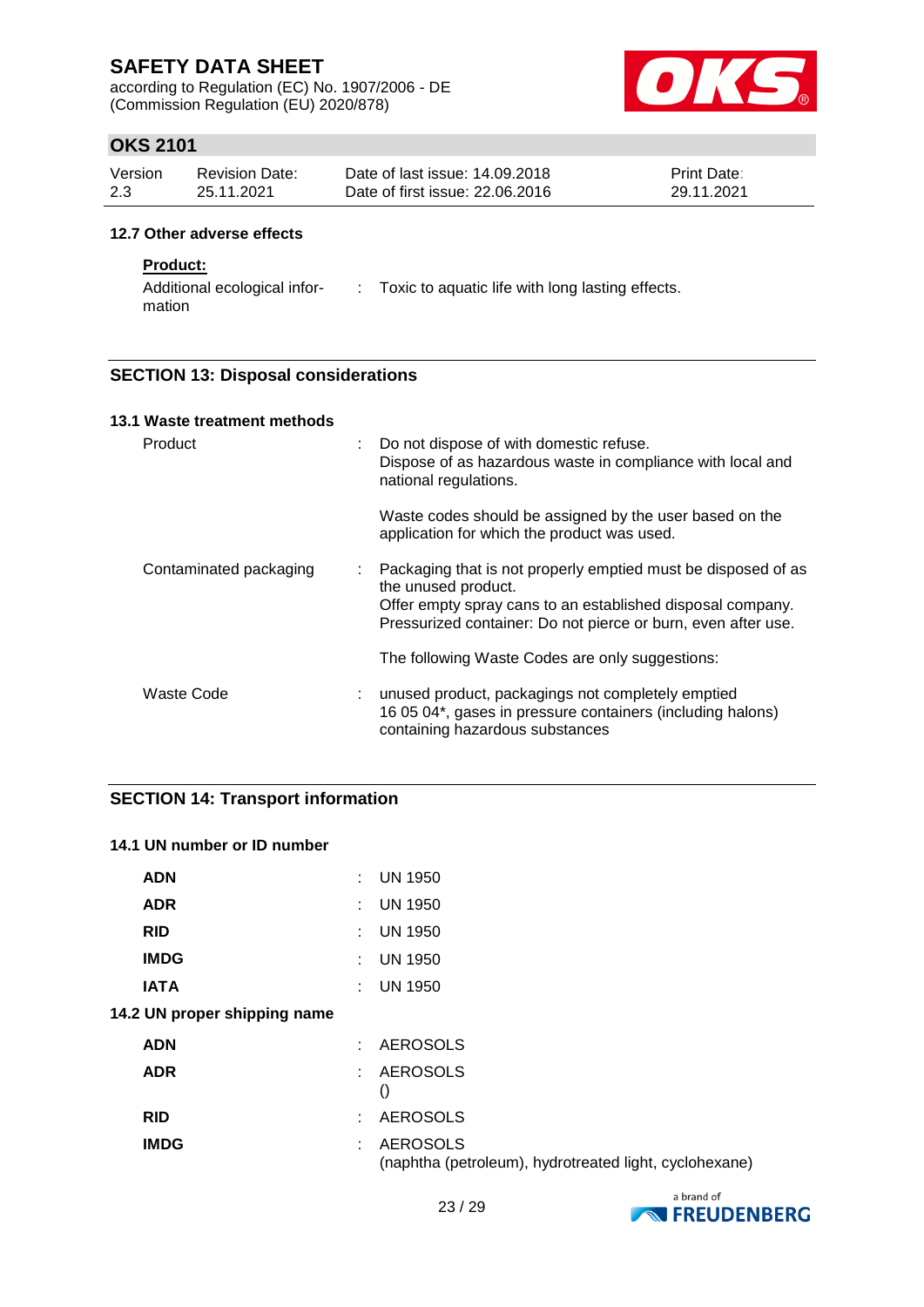according to Regulation (EC) No. 1907/2006 - DE (Commission Regulation (EU) 2020/878)



## **OKS 2101**

| Version<br>2.3                    | <b>Revision Date:</b><br>25.11.2021                                                                                             |    | Date of last issue: 14.09.2018<br>Date of first issue: 22.06.2016 | Print Date:<br>29.11.2021 |
|-----------------------------------|---------------------------------------------------------------------------------------------------------------------------------|----|-------------------------------------------------------------------|---------------------------|
|                                   | <b>IATA</b>                                                                                                                     |    | Aerosols, flammable<br>(naphtha (petroleum), hydrotreated light)  |                           |
|                                   | 14.3 Transport hazard class(es)                                                                                                 |    |                                                                   |                           |
| <b>ADN</b>                        |                                                                                                                                 | ÷  | $\overline{2}$                                                    |                           |
| <b>ADR</b>                        |                                                                                                                                 |    | $\overline{2}$                                                    |                           |
| <b>RID</b>                        |                                                                                                                                 |    | $\overline{2}$                                                    |                           |
|                                   | <b>IMDG</b>                                                                                                                     |    | 2.1                                                               |                           |
|                                   | <b>IATA</b>                                                                                                                     | t. | 2.1                                                               |                           |
|                                   | 14.4 Packing group                                                                                                              |    |                                                                   |                           |
|                                   | <b>ADN</b>                                                                                                                      |    |                                                                   |                           |
|                                   | Packing group<br><b>Classification Code</b><br>Labels                                                                           |    | Not assigned by regulation<br>5F<br>2.1                           |                           |
|                                   | <b>ADR</b><br>Packing group<br><b>Classification Code</b><br>Labels<br>Tunnel restriction code                                  |    | Not assigned by regulation<br>5F<br>2.1<br>(D)                    |                           |
| <b>RID</b>                        | Packing group<br><b>Classification Code</b><br><b>Hazard Identification Number</b><br>Labels                                    |    | Not assigned by regulation<br>5F<br>23<br>2.1                     |                           |
|                                   | <b>IMDG</b>                                                                                                                     |    |                                                                   |                           |
|                                   | Packing group<br>Labels<br>EmS Code                                                                                             | ÷  | Not assigned by regulation<br>2.1<br>$F-D, S-U$                   |                           |
|                                   | <b>IATA (Cargo)</b><br>Packing instruction (cargo<br>aircraft)<br>Packing instruction (LQ)<br>Packing group<br>Labels           |    | 203<br>Y203<br>Not assigned by regulation<br>Flammable Gas        |                           |
|                                   | <b>IATA (Passenger)</b><br>Packing instruction (passen-<br>ger aircraft)<br>Packing instruction (LQ)<br>Packing group<br>Labels |    | 203<br>Y203<br>Not assigned by regulation<br><b>Flammable Gas</b> |                           |
| <b>14.5 Environmental hazards</b> |                                                                                                                                 |    |                                                                   |                           |
|                                   | <b>ADN</b><br>Environmentally hazardous<br><b>ADR</b>                                                                           |    | yes                                                               |                           |

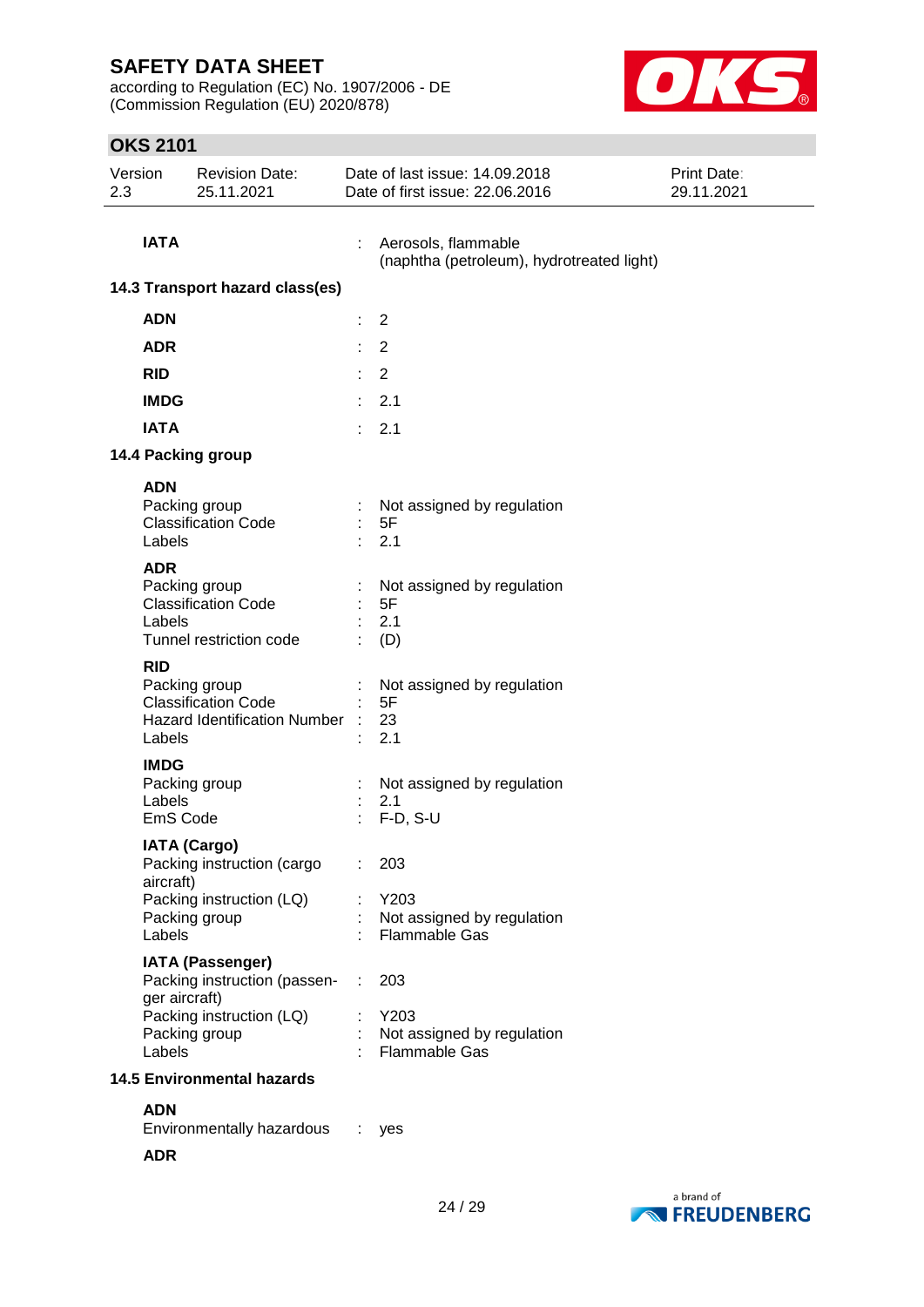according to Regulation (EC) No. 1907/2006 - DE (Commission Regulation (EU) 2020/878)



## **OKS 2101**

| Version<br>2.3 | <b>Revision Date:</b><br>25.11.2021                                                             | Date of last issue: 14.09.2018<br>Date of first issue: 22.06.2016 | Print Date:<br>29.11.2021 |  |  |  |
|----------------|-------------------------------------------------------------------------------------------------|-------------------------------------------------------------------|---------------------------|--|--|--|
|                | Environmentally hazardous                                                                       | yes                                                               |                           |  |  |  |
| <b>RID</b>     | Environmentally hazardous                                                                       | <b>ves</b><br>÷                                                   |                           |  |  |  |
|                | <b>IMDG</b><br>Marine pollutant                                                                 | yes                                                               |                           |  |  |  |
|                | 14.6 Special precautions for user                                                               |                                                                   |                           |  |  |  |
|                | The transport classification(s) provided herein are for informational purposes only, and solely |                                                                   |                           |  |  |  |

based upon the properties of the unpackaged material as it is described within this Safety Data Sheet. Transportation classifications may vary by mode of transportation, package sizes, and variations in regional or country regulations.

#### **14.7 Maritime transport in bulk according to IMO instruments**

Remarks : Not applicable for product as supplied.

#### **SECTION 15: Regulatory information**

#### **15.1 Safety, health and environmental regulations/legislation specific for the substance or mixture**

| REACH - Restrictions on the manufacture, placing on<br>the market and use of certain dangerous substances,<br>preparations and articles (Annex XVII)               |                               | Not applicable                                                                                                 |
|--------------------------------------------------------------------------------------------------------------------------------------------------------------------|-------------------------------|----------------------------------------------------------------------------------------------------------------|
| REACH - Candidate List of Substances of Very High<br>Concern for Authorisation (Article 59).                                                                       | t.                            | This product does not contain sub-<br>stances of very high concern (Regu-<br>lation (EC) No 1907/2006 (REACH), |
| REACH - List of substances subject to authorisation<br>(Annex XIV)                                                                                                 | ÷.                            | Article 57).<br>Not applicable                                                                                 |
| Regulation (EC) No 1005/2009 on substances that de-<br>plete the ozone layer                                                                                       | ÷                             | Not applicable                                                                                                 |
| Regulation (EU) 2019/1021 on persistent organic pollu-<br>tants (recast)                                                                                           | $\mathcal{I}^{\mathcal{I}}$ . | Not applicable                                                                                                 |
| Regulation (EC) No 649/2012 of the European Parlia-<br>ment and the Council concerning the export and import<br>of dangerous chemicals                             | ÷                             | Not applicable                                                                                                 |
|                                                                                                                                                                    | : P2                          |                                                                                                                |
|                                                                                                                                                                    | P <sub>5</sub> c              |                                                                                                                |
| Seveso III: Directive 2012/18/EU of the European<br>Parliament and of the Council on the control of<br>major-accident hazards involving dangerous sub-<br>stances. | P3a                           | <b>FLAMMABLE AEROSOLS</b>                                                                                      |

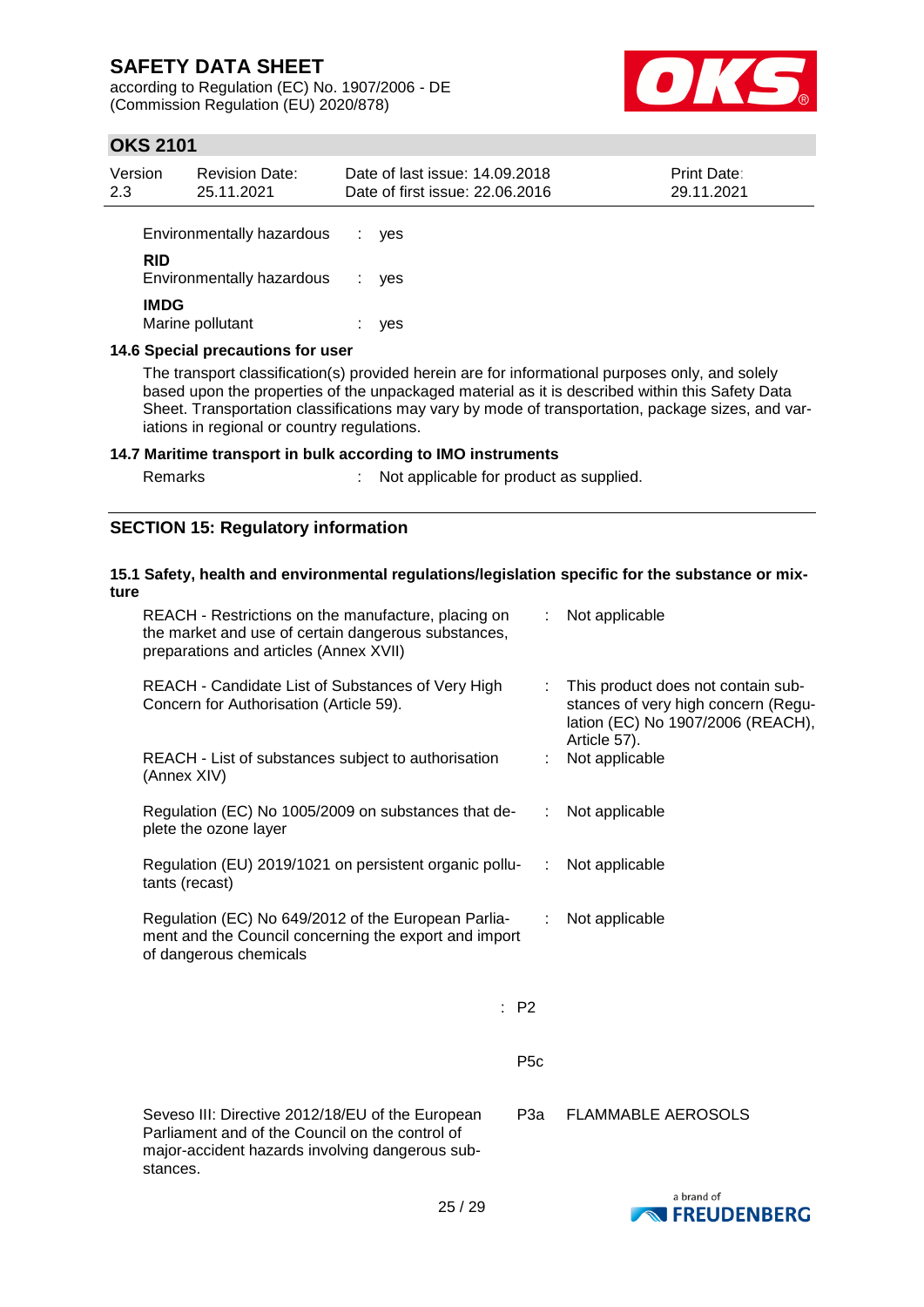according to Regulation (EC) No. 1907/2006 - DE (Commission Regulation (EU) 2020/878)



| <b>OKS 2101</b> |           |                                     |   |                                                                                                                                                     |                |                                                                                                                                                                                                                                                                                                                                                                                                                     |
|-----------------|-----------|-------------------------------------|---|-----------------------------------------------------------------------------------------------------------------------------------------------------|----------------|---------------------------------------------------------------------------------------------------------------------------------------------------------------------------------------------------------------------------------------------------------------------------------------------------------------------------------------------------------------------------------------------------------------------|
| Version<br>2.3  |           | <b>Revision Date:</b><br>25.11.2021 |   | Date of last issue: 14.09.2018<br>Date of first issue: 22.06.2016                                                                                   |                | Print Date:<br>29.11.2021                                                                                                                                                                                                                                                                                                                                                                                           |
|                 |           |                                     |   |                                                                                                                                                     | E <sub>2</sub> | ENVIRONMENTAL HAZARDS                                                                                                                                                                                                                                                                                                                                                                                               |
|                 |           |                                     |   |                                                                                                                                                     | 18             | Liquefied extremely flammable<br>gases (including LPG) and natu-<br>ral gas                                                                                                                                                                                                                                                                                                                                         |
|                 |           |                                     |   |                                                                                                                                                     | 34             | Petroleum products: (a) gasolines<br>and naphthas, (b) kerosenes<br>(including jet fuels), (c) gas oils<br>(including diesel fuels, home<br>heating oils and gas oil blending<br>streams), (d) heavy fuel oils (e)<br>alternative fuels serving the same<br>purposes and with similar proper-<br>ties as regards flammability and<br>environmental hazards as the<br>products referred to in points (a)<br>to $(d)$ |
|                 | (Germany) | Water contaminating class           | ÷ | WGK 2 obviously hazardous to water                                                                                                                  |                | Classification according to AwSV, Annex 1 (5.2)                                                                                                                                                                                                                                                                                                                                                                     |
|                 |           | TA Luft List (Germany)              |   | Total dust:<br>others: 0,3 %                                                                                                                        |                |                                                                                                                                                                                                                                                                                                                                                                                                                     |
|                 |           |                                     |   | Inorganic substances in powdered form:<br>Not applicable<br>Not applicable<br>Organic Substances:<br>portion Class $1: < 0.01$ %<br>others: 60,39 % |                | Inorganic substances in vapour or gaseous form:                                                                                                                                                                                                                                                                                                                                                                     |
|                 |           |                                     |   | Carcinogenic substances:<br>portion Class 3: 0,05 %                                                                                                 |                |                                                                                                                                                                                                                                                                                                                                                                                                                     |
|                 |           |                                     |   | Mutagenic:<br>others: 0,05 %                                                                                                                        |                |                                                                                                                                                                                                                                                                                                                                                                                                                     |
|                 |           |                                     |   | Toxic to reproduction:<br>Not applicable                                                                                                            |                |                                                                                                                                                                                                                                                                                                                                                                                                                     |
|                 |           | Volatile organic compounds          | ÷ |                                                                                                                                                     |                | Directive 2010/75/EU of 24 November 2010 on industrial<br>emissions (integrated pollution prevention and control)<br>Volatile organic compounds (VOC) content: 93,32 %                                                                                                                                                                                                                                              |

#### **Other regulations:**

Take note of Law on the protection of mothers at work, in education and in studies (Maternity Protection Act - MuSchG).

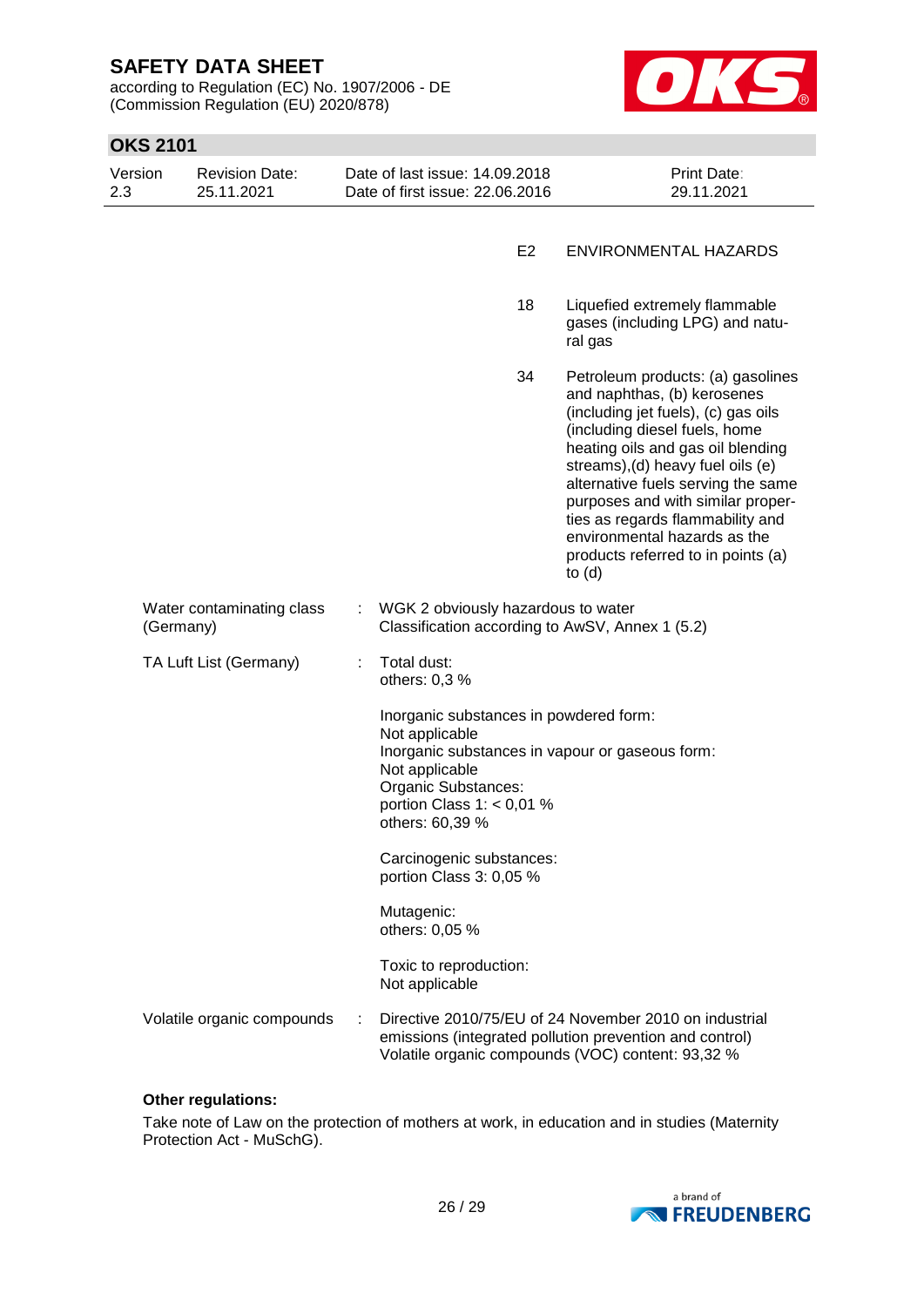according to Regulation (EC) No. 1907/2006 - DE (Commission Regulation (EU) 2020/878)



## **OKS 2101**

| Version | <b>Revision Date:</b> | Date of last issue: 14.09.2018  | <b>Print Date:</b> |
|---------|-----------------------|---------------------------------|--------------------|
| 2.3     | 25.11.2021            | Date of first issue: 22,06,2016 | 29.11.2021         |

Take note of Directive 94/33/EC on the protection of young people at work or stricter national regulations, where applicable.

#### **15.2 Chemical safety assessment**

This information is not available.

#### **SECTION 16: Other information**

#### **Full text of H-Statements**

| H <sub>220</sub> | Extremely flammable gas.                              |
|------------------|-------------------------------------------------------|
| H <sub>225</sub> | Highly flammable liquid and vapour.                   |
| H <sub>226</sub> | Flammable liquid and vapour.                          |
| H <sub>280</sub> | Contains gas under pressure; may explode if heated.   |
| H302             | Harmful if swallowed.                                 |
| H <sub>304</sub> | May be fatal if swallowed and enters airways.         |
| H312             | Harmful in contact with skin.                         |
| H <sub>315</sub> | Causes skin irritation.                               |
| H317             | May cause an allergic skin reaction.                  |
| H <sub>319</sub> | Causes serious eye irritation.                        |
| H332             | Harmful if inhaled.                                   |
| H336             | May cause drowsiness or dizziness.                    |
| H411             | Toxic to aquatic life with long lasting effects.      |
| <b>EUH066</b>    | Repeated exposure may cause skin dryness or cracking. |

#### **Full text of other abbreviations**

| Note C               | Some organic substances may be marketed either in a specif-<br>ic isomeric form or as a mixture of several isomers. In this<br>case the supplier must state on the label whether the sub-<br>stance is a specific isomer or a mixture of isomers.                                                                                                                                                           |
|----------------------|-------------------------------------------------------------------------------------------------------------------------------------------------------------------------------------------------------------------------------------------------------------------------------------------------------------------------------------------------------------------------------------------------------------|
| Note P               | The classification as a carcinogen or mutagen need not apply<br>if it can be shown that the substance contains less than 0,1 %<br>w/w benzene (Einecs No 200-753-7). When the substance is<br>not classified as a carcinogen at least the precautionary<br>statements (P102-)P260- P262-P301 + P310-P331 shall ap-<br>ply. This note applies only to certain complex oil-derived sub-<br>stances in Part 3. |
| Note $U$ (table 3.1) | When put on the market gases have to be classified as "Gas-<br>es under pressure", in one of the groups compressed gas,<br>liquefied gas, refrigerated liquefied gas or dissolved gas. The                                                                                                                                                                                                                  |

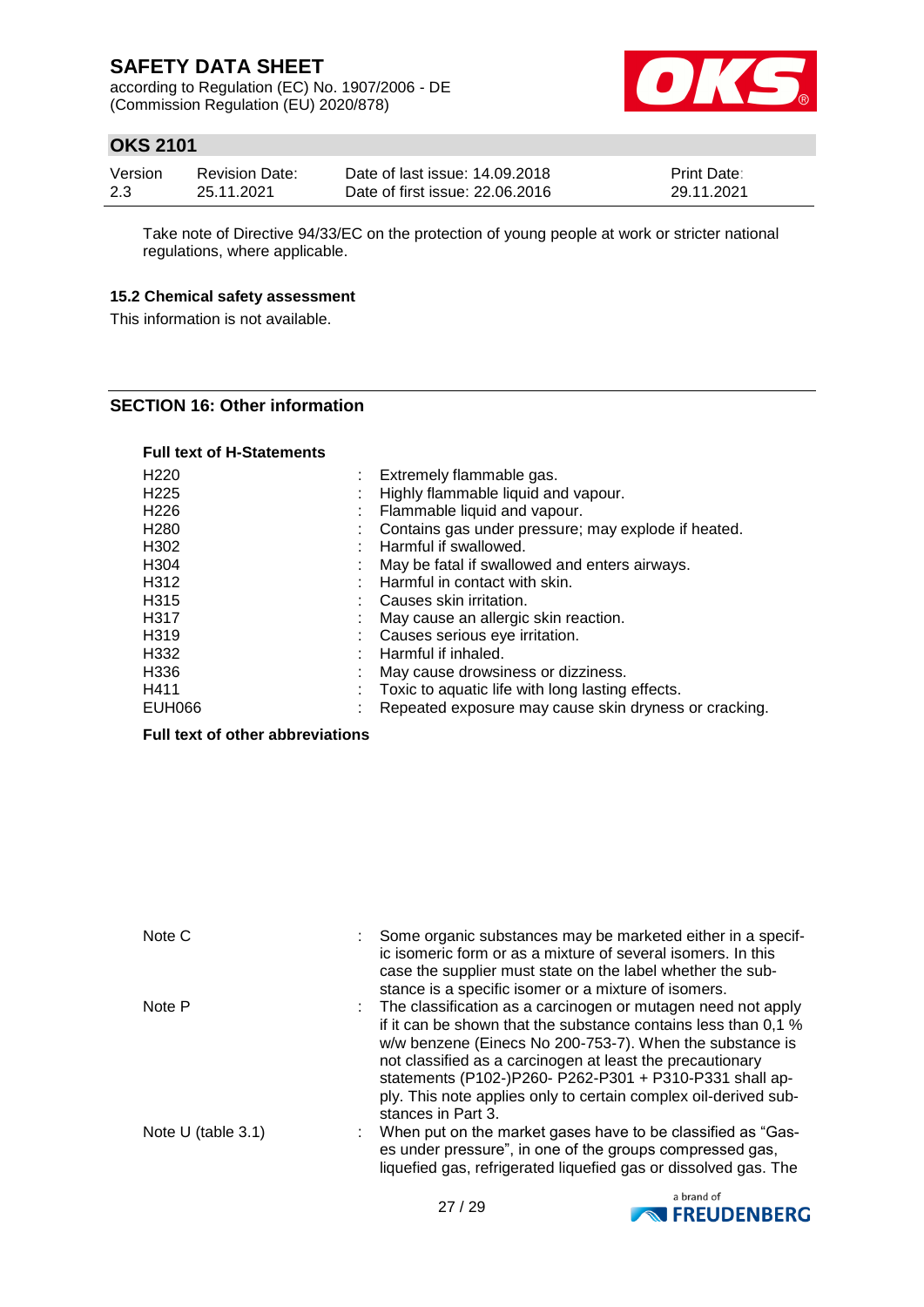according to Regulation (EC) No. 1907/2006 - DE (Commission Regulation (EU) 2020/878)



#### **OKS 2101**

| Version<br>2.3    | <b>Revision Date:</b><br>25.11.2021 |  | Date of last issue: 14.09.2018<br>Date of first issue: 22,06,2016                                                                                                                                                                                                                                                                                          | Print Date:<br>29.11.2021 |  |  |  |
|-------------------|-------------------------------------|--|------------------------------------------------------------------------------------------------------------------------------------------------------------------------------------------------------------------------------------------------------------------------------------------------------------------------------------------------------------|---------------------------|--|--|--|
|                   |                                     |  | group depends on the physical state in which the gas is pack-<br>aged and therefore has to be assigned case by case. The<br>following codes are assigned: Press. Gas (Comp.) Press. Gas<br>(Liq.) Press. Gas (Ref. Liq.) Press. Gas (Diss.) Aerosols shall<br>not be classified as gases under pressure (See Annex I, Part<br>2, Section 2.3.2.1, Note 2). |                           |  |  |  |
| 2000/39/EC        |                                     |  | Europe. Commission Directive 2000/39/EC establishing a first<br>list of indicative occupational exposure limit values                                                                                                                                                                                                                                      |                           |  |  |  |
| 2006/15/EC        |                                     |  | Europe. Indicative occupational exposure limit values                                                                                                                                                                                                                                                                                                      |                           |  |  |  |
| DE TRGS 900       |                                     |  | Germany. TRGS 900 - Occupational exposure limit values.                                                                                                                                                                                                                                                                                                    |                           |  |  |  |
| <b>TRGS 903</b>   |                                     |  | TRGS 903 - Biological limit values                                                                                                                                                                                                                                                                                                                         |                           |  |  |  |
| 2000/39/EC / TWA  |                                     |  | Limit Value - eight hours                                                                                                                                                                                                                                                                                                                                  |                           |  |  |  |
| 2000/39/EC / STEL |                                     |  | Short term exposure limit                                                                                                                                                                                                                                                                                                                                  |                           |  |  |  |
| 2006/15/EC / TWA  |                                     |  | Limit Value - eight hours                                                                                                                                                                                                                                                                                                                                  |                           |  |  |  |
| DE TRGS 900 / AGW |                                     |  | <b>Time Weighted Average</b>                                                                                                                                                                                                                                                                                                                               |                           |  |  |  |

ADN - European Agreement concerning the International Carriage of Dangerous Goods by Inland Waterways; ADR - European Agreement concerning the International Carriage of Dangerous Goods by Road; AIIC - Australian Inventory of Industrial Chemicals; ASTM - American Society for the Testing of Materials; bw - Body weight; CLP - Classification Labelling Packaging Regulation; Regulation (EC) No 1272/2008; CMR - Carcinogen, Mutagen or Reproductive Toxicant; DIN - Standard of the German Institute for Standardisation; DSL - Domestic Substances List (Canada); ECHA - European Chemicals Agency; EC-Number - European Community number; ECx - Concentration associated with x% response; ELx - Loading rate associated with x% response; EmS - Emergency Schedule; ENCS - Existing and New Chemical Substances (Japan); ErCx - Concentration associated with x% growth rate response; GHS - Globally Harmonized System; GLP - Good Laboratory Practice; IARC - International Agency for Research on Cancer; IATA - International Air Transport Association; IBC - International Code for the Construction and Equipment of Ships carrying Dangerous Chemicals in Bulk; IC50 - Half maximal inhibitory concentration; ICAO - International Civil Aviation Organization; IECSC - Inventory of Existing Chemical Substances in China; IMDG - International Maritime Dangerous Goods; IMO - International Maritime Organization; ISHL - Industrial Safety and Health Law (Japan); ISO - International Organisation for Standardization; KECI - Korea Existing Chemicals Inventory; LC50 - Lethal Concentration to 50 % of a test population; LD50 - Lethal Dose to 50% of a test population (Median Lethal Dose); MARPOL - International Convention for the Prevention of Pollution from Ships; n.o.s. - Not Otherwise Specified; NO(A)EC - No Observed (Adverse) Effect Concentration; NO(A)EL - No Observed (Adverse) Effect Level; NOELR - No Observable Effect Loading Rate; NZIoC - New Zealand Inventory of Chemicals; OECD - Organization for Economic Co-operation and Development; OPPTS - Office of Chemical Safety and Pollution Prevention; PBT - Persistent, Bioaccumulative and Toxic substance; PICCS - Philippines Inventory of Chemicals and Chemical Substances; (Q)SAR - (Quantitative) Structure Activity Relationship; REACH - Regulation (EC) No 1907/2006 of the European Parliament and of the Council concerning the Registration, Evaluation, Authorisation and Restriction of Chemicals; RID - Regulations concerning the International Carriage of Dangerous Goods by Rail; SADT - Self-Accelerating Decomposition Temperature; SDS - Safety Data Sheet; SVHC - Substance of Very High Concern; TCSI - Taiwan Chemical Substance Inventory; TRGS - Technical Rule for Hazardous Substances; TSCA - Toxic Substances Control Act (United States); UN - United Nations; vPvB - Very Persistent and Very Bioaccumulative

#### **Further information**

#### **Classification of the mixture: Classification procedure:**

Aerosol 1 **H222, H229** Based on product data or assessment